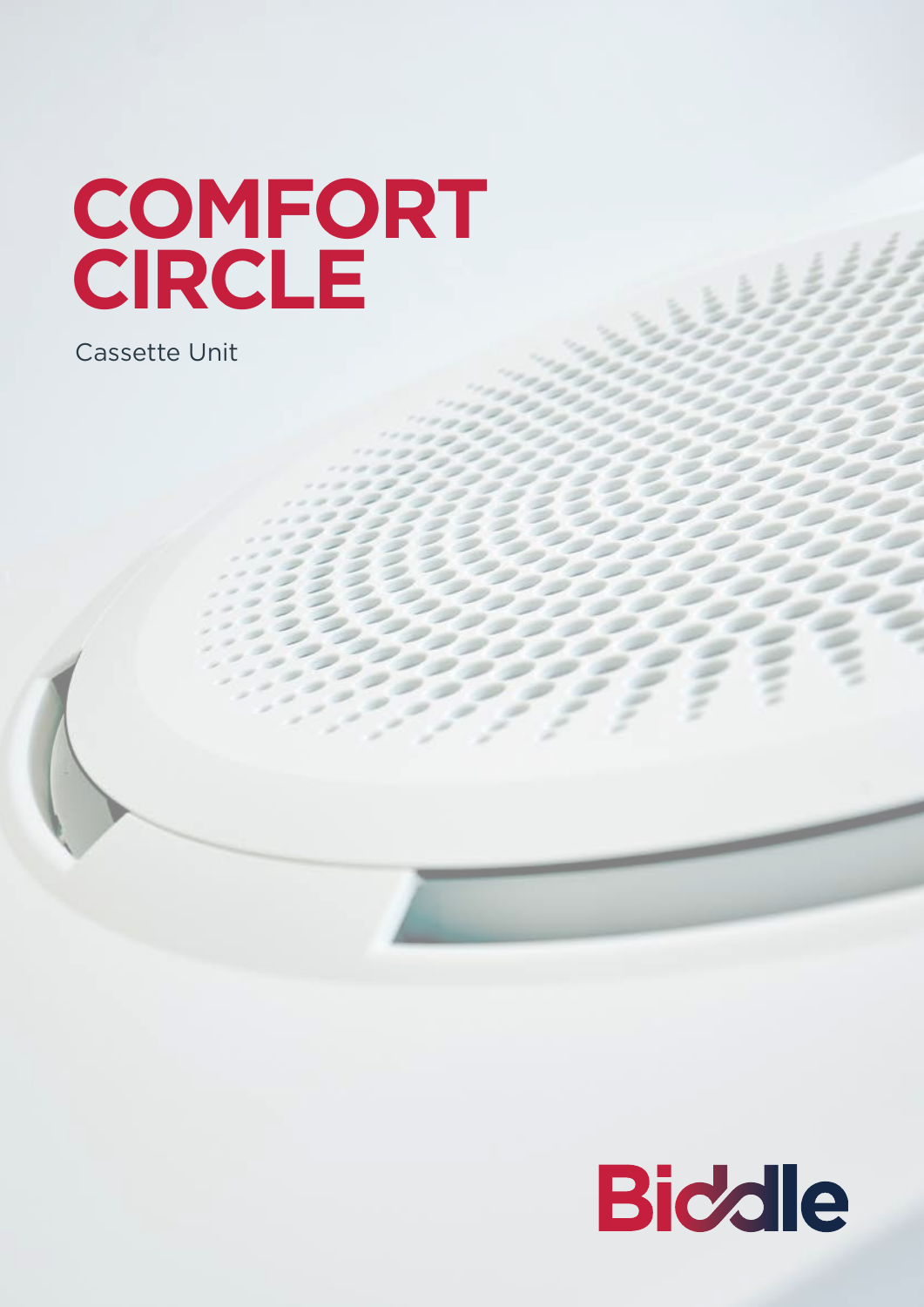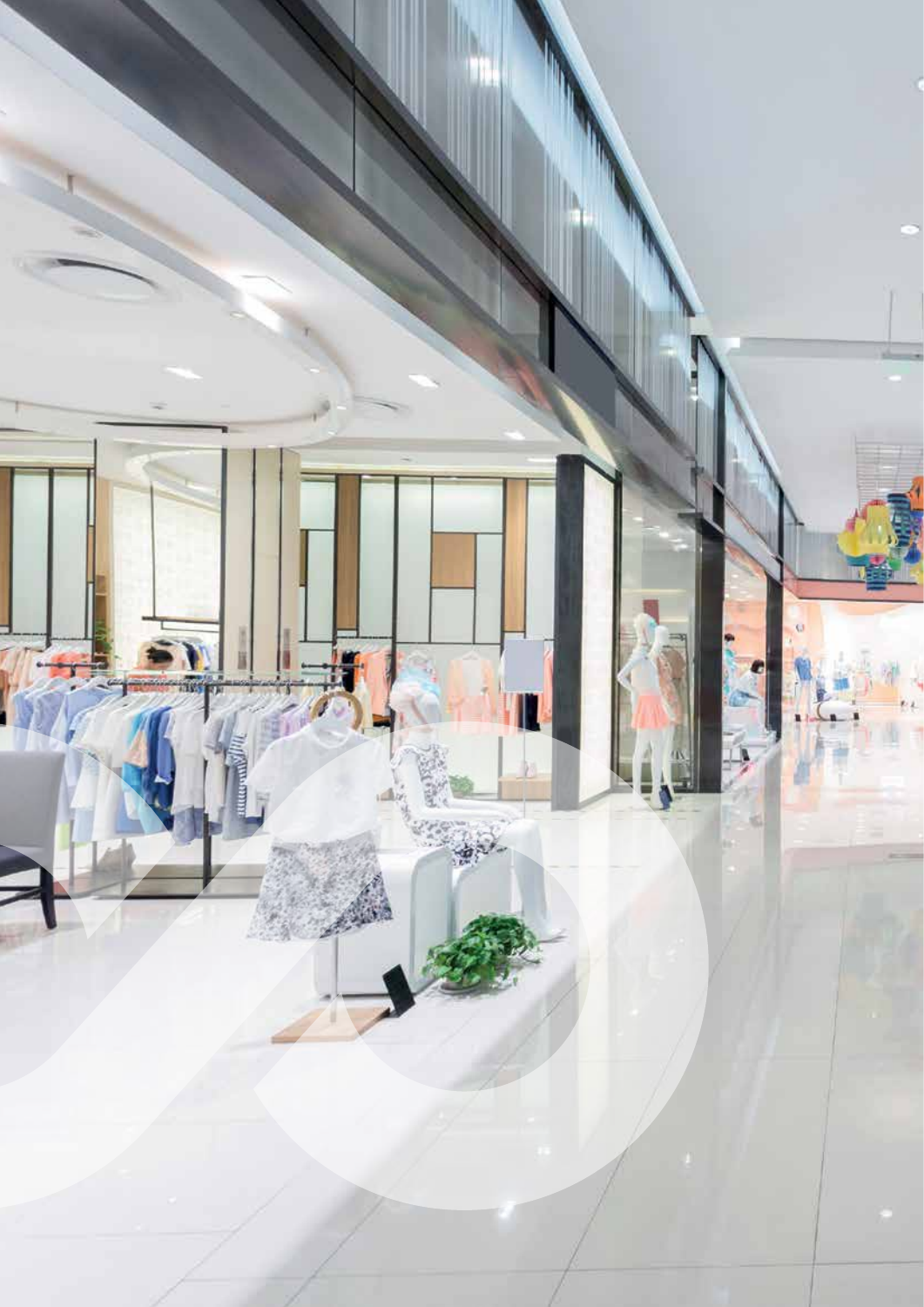# **ALL ROUND COMFORT**

With today's energy prices, building owners are increasingly aware of the need for an efficient climate system to heat or cool commercial offices and retail areas. A comfortable indoor climate creates a pleasant working environment for employees, and clients will naturally be inclined to stay for longer. For energy efficient heating and cooling in shops, supermarkets and offices, the space-saving Biddle cassette unit is the perfect candidate.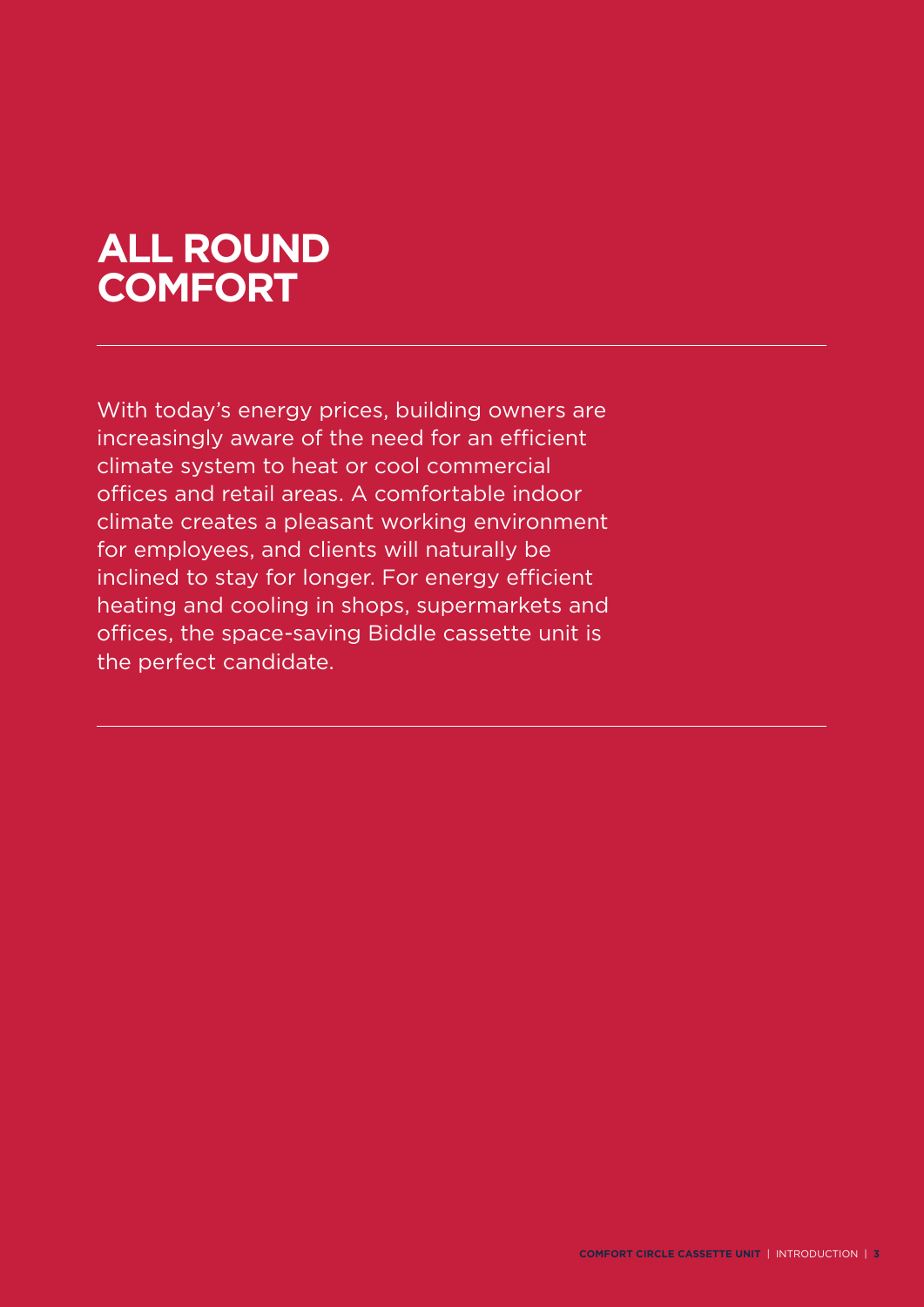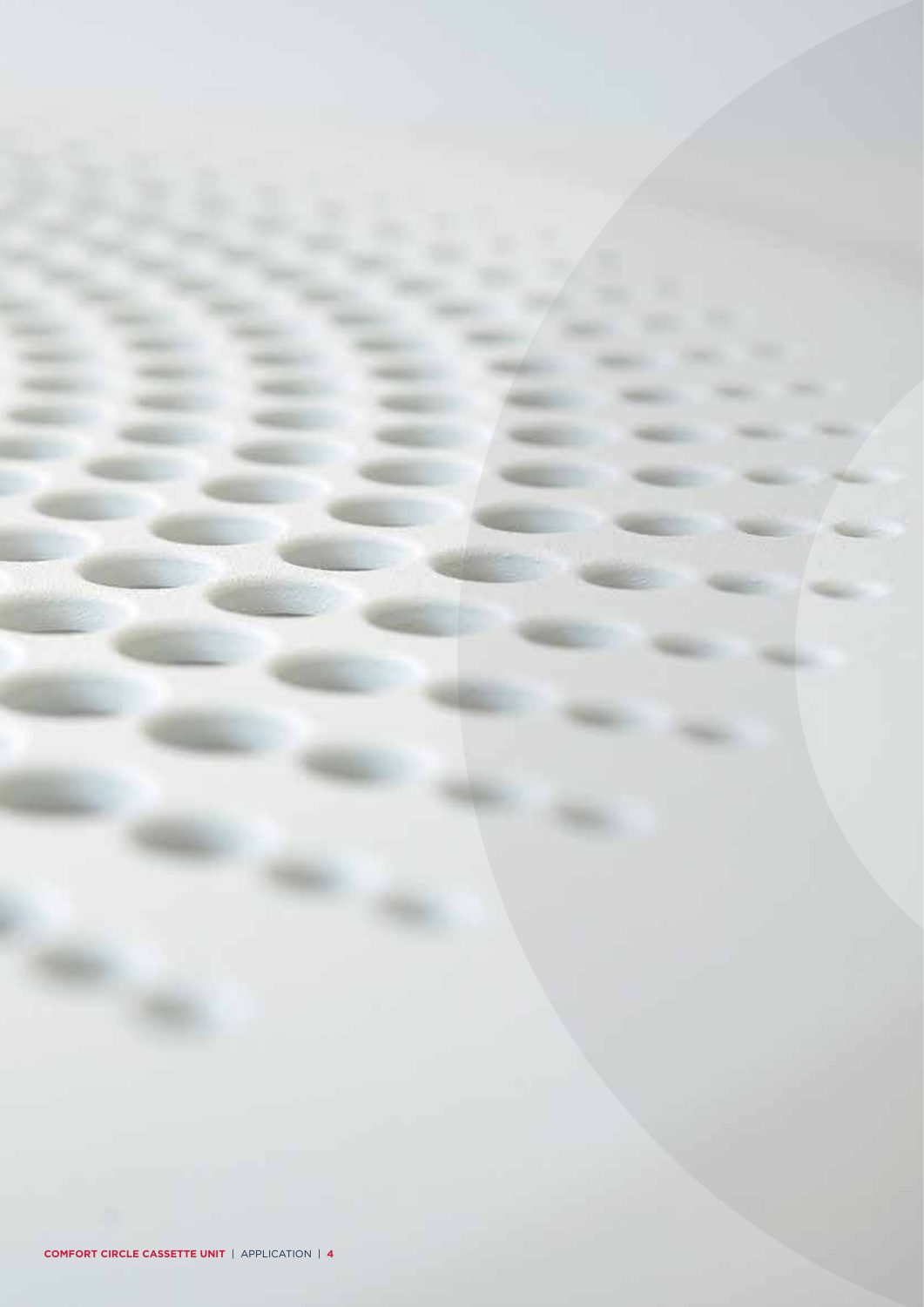# **COMFORT CIRCLE RANGE**

The Comfort Circle allows you to heat or cool the indoor space exactly as you wish, in a short period of time. For maximum comfort, the circular air discharge pattern ensures an even distribution of air throughout the room. Heating and cooling can be done separately or combined within one unit. Using a combined unit has the advantage of reducing the number of installed units required.

Climate equipment should preferably take up as little space as possible in your building. With the compact Comfort Circle, floor and wall surfaces remain available for shelves, racks and other furniture. The cassette unit is a recessed ceiling model and therefore meets this requirement. The unit can quickly and easily be installed in a suspended ceiling system; only the stylish circular air discharge grille is visible.

### **FEATURES AND BENEFITS:**

- **O** Heating and/or cooling in one unit
- **O** Space saving and unobtrusive
- **O** Even air and temperature distribution
- **O** Stylish air discharge grille
- **O** Compact and low noise
- **O** Suitable for lower water temperatures
- **O** Option to reutilise residual waste heat
- **O** User friendly and low maintenance

### **ENERGY-SAVING AND EFFICIENT**

The Comfort Circle has been designed for use with a water based heating and cooling system. Nowadays, increasing emphasis is being placed on energy-efficient and sustainable climate units, which incorporate low water temperature ranges. This can be achieved, for instance, by utilising the waste heat of a cooling unit or heat pump. The Comfort Circle is compatible for use with this kind of system. It is also possible to deploy a cooling unit for heating; the so-called changeover system. For optimum coordination between the cassette unit and the heat and cold sources, an optional changeover sensor can be fitted.

### **APPLICATIONS**

The unobtrusive appearance and low noise emission make the unit ideally suited for use in shops, offices, showrooms, reception areas, museums, banks and libraries. Together with the automatic SR air curtain, the Comfort Circle forms a complete climate solution (for rooms with a maximum height of 4 metres). For ventilation, the Comfort Circle (ventilation model) can also be used in combination with the air2air heat recovery unit.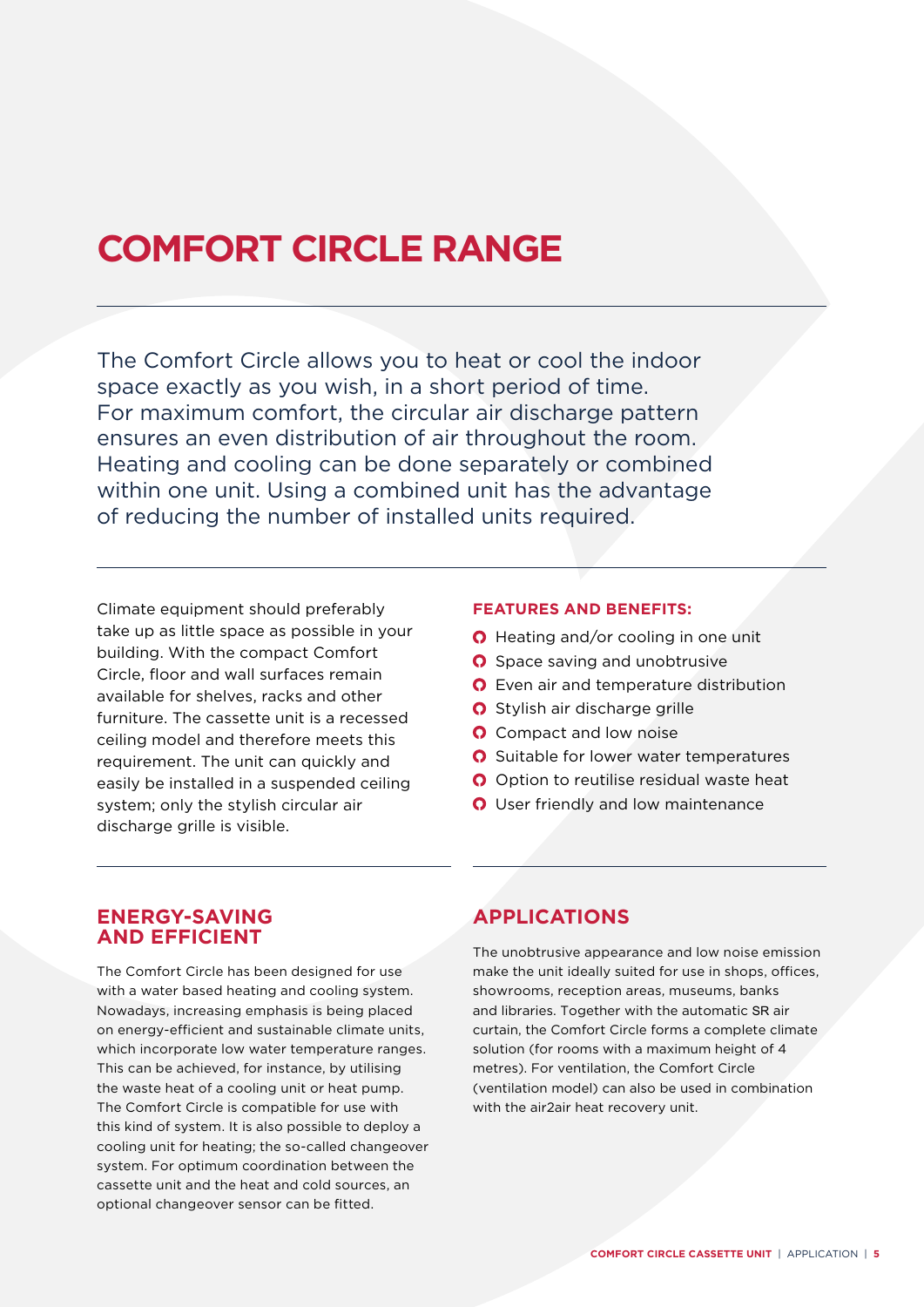

# **HOW IT WORKS**

The bottom of the cassette unit consists of a panel with a circular air discharge grille. With recirculation units, the air intake and discharge take place via the same grille panel. The air is drawn in through the perforated pattern in the middle of the panel. After the air has been heated or cooled, it is blown evenly into the room across 360° via the air discharge openings on the side of the grille. The circular air discharge pattern generates an optimal and even air distribution, which ensures optimal penetration and air circulation even at low air speeds.

Warm air is discharged at a fixed 45° angle towards the floor, to achieve good downward penetration of the air into the room (fig. 1). When cooling, cold air is discharged horizontally along the ceiling to create an optimal draught free climate. This Coanda effect (fig. 2) gives a better distribution of the cooled air throughout the room.

# **C** AUTO-ADJUSTABLE RING

The air discharge grille of units that can both heat and cool is fitted with a patented adjustable discharge ring. The unit adjusts the ring automatically and in doing so selects the air discharge angle that best fits the particular heating (fig. 1) or cooling (fig. 2). Consequently, the downward penetration and distribution of the air are always guaranteed.

# **C** FIXED SETTING AIR **DISCHARGE ANGLE**

Units that either heat or cool only have a fixed setting for the discharge angle and do not have an adjustable ring.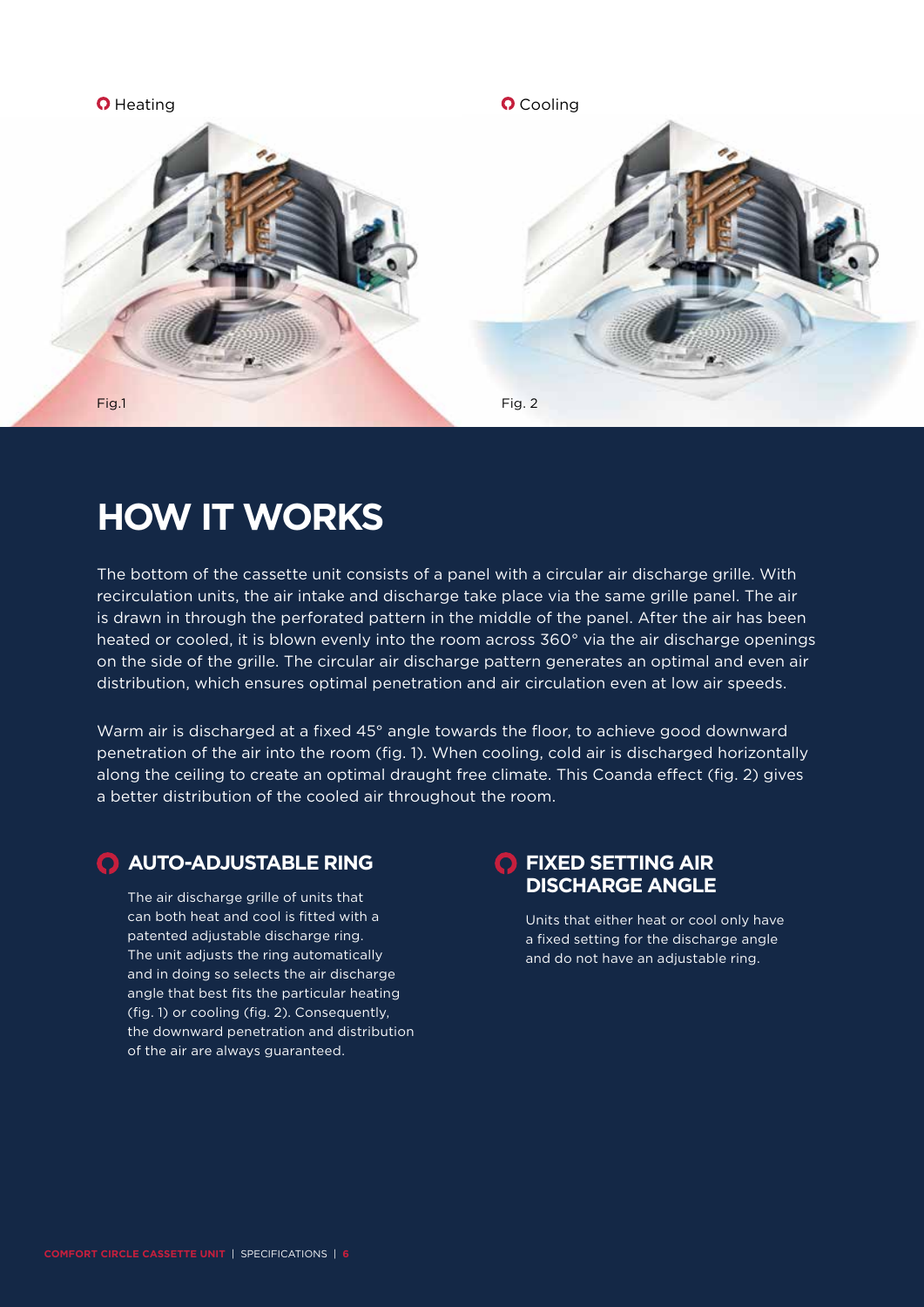# **CONTROLS**

In commercial offices and retail areas quick and easy adjustment of the climate is essential for users. Therefore, Biddle's Comfort Circle comes with up to four different control options for a userfriendly solution for every situation. The client can set the desired room temperature via the control panel, quickly and easily bringing the indoor climate to the most comfortable level.

### **FOUR CONTROL OPTIONS:**

#### **1. BASIC UNIT WITHOUT CONTROLLER (B0)**

 The cassette unit is equipped with a transformer and is wired by default at one fixed setting.

### **2. FAN SPEED CONTROLLER (T0)**

 The cassette unit is fitted with a fan speed controller that is compatible with external control systems, such as a building management system. The fan speed is then controlled externally (0-10 Volts or zero-voltage)

#### **3. THERMOSTATIC AIR-SIDE BIDDLE CONTROL (S0/S1)**

 This plug & play control regulates the fan speed (three speeds) to obtain the desired room temperature. The control can be delivered with a fixed (S0) or an auto-adjustable discharge angle (S1).

#### **4. MODULATING AIR AND WATER-SIDE BIDDLE CONTROL (M0/M1)**

 The most comprehensive plug & play control for the cassette unit regulates both the fan speed and the discharge air temperature, to achieve precisely the desired temperature. This control can be delivered with a fixed (M0) or an auto-adjustable discharge angle (M1).



Both Biddle controls (thermostatic and modulating) are controlled by a well-designed and user-friendly control panel.

The control panel has various soft-touch keys and a handy LCD display. The desired room temperature is easily set via the control panel, after which time the control maintains the climate at the correct level. The keys can be locked with a 'key lock'.

One control panel can be connected to and operate a maximum of ten units. The units are then linked together. The maximum length of the control cables in a control system is 100 metres.

The control panel has various menus for several settings, such as use, installation, service and setting the week timer.

### **Q** Automatic or manual operation

The control panel allows the user to choose between automatic or manual operation of the cassette unit. In the automatic mode, the correct fan speed is set on the basis of the temperature difference between the actual room temperature and the desired room temperature.

### **Q** Automatic on and off control

The control panel features a week timer for switching the unit on and off automatically, each day of the week.

#### **MAXIMUM CONVENIENCE**

If you choose one of the two integrated Biddle controls, the units will be delivered completely ready to use: plug & play. For connection to the mains, the units are equipped with a fixed cable and a moulded plug. The control panel, any extra units, inputs and outputs can be connected via the connector plate.

#### **PROJECT SPECIFIC MODIFICATIONS**

The Comfort Circle comes with three fixed tapping voltages (fans speeds) as factory default. By using a built-in transformer it is possible to adjust the standard speeds to the specific situation.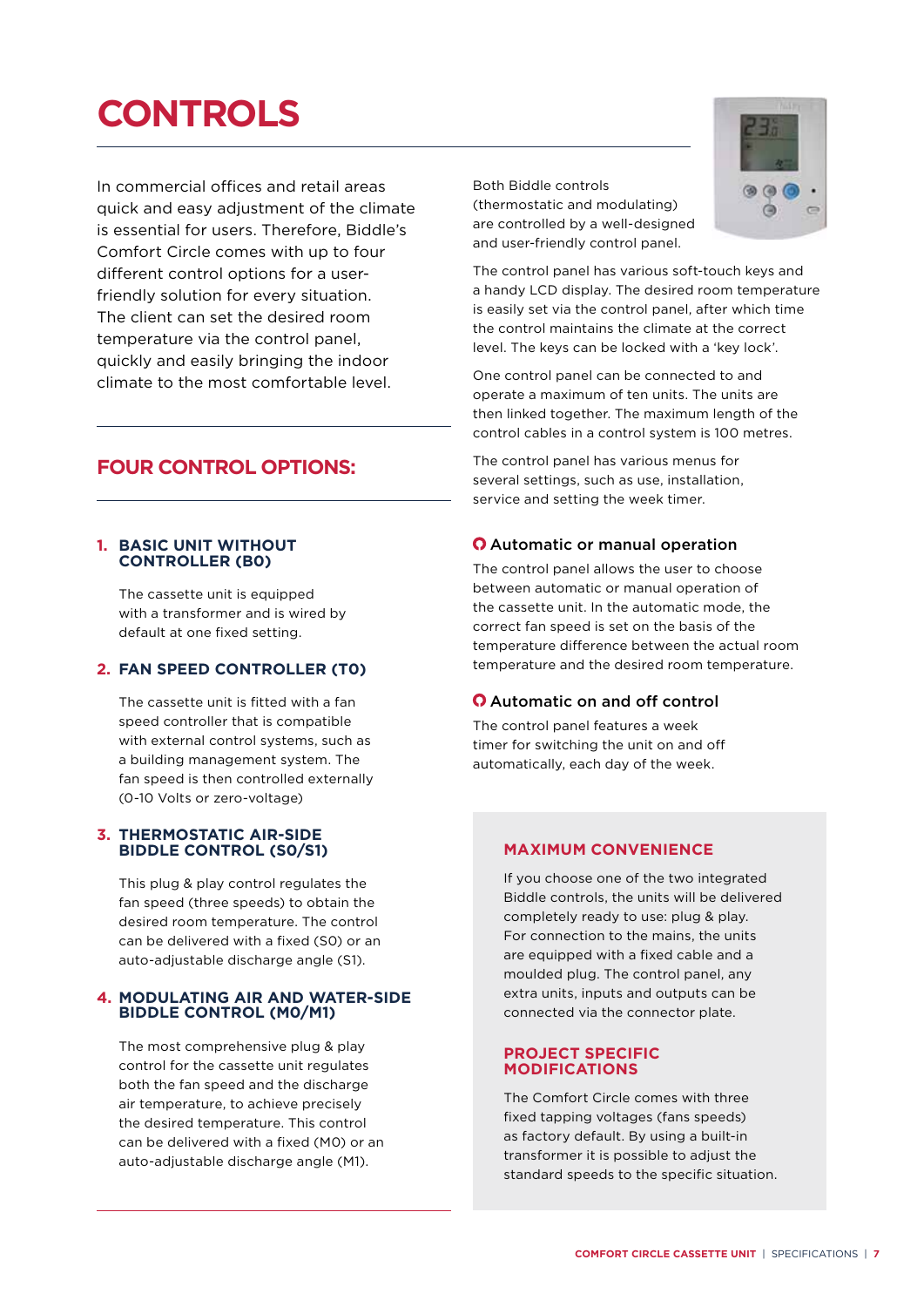

# **SELECTION & OPTIONS**

The Comfort Circle is suitable for recirculation and can either heat, cool, or do both. The circular air discharge pattern generates an even air distribution throughout the room. Air is extracted from the room via the small openings at the bottom of the unit. After the air has been heated or cooled, it is blown into the room at 360° via the air discharge openings on the side of the grille.

### **THE COMFORT CIRCLE IS AVAILABLE IN TWO MODELS:**

### **0 CC 60**

Max. air flow is 740  $m^3/h$ , suitable for heating rooms of 100 m2

### **0 CC 90**

Max. air flow is 1630 m $\frac{3}{h}$ , suitable for heating rooms of max. 200 m<sup>2</sup>

Specific criteria apply to cooling. This requires a cooling load calculation. The cassette unit is suitable for a maximum installation height of 4m.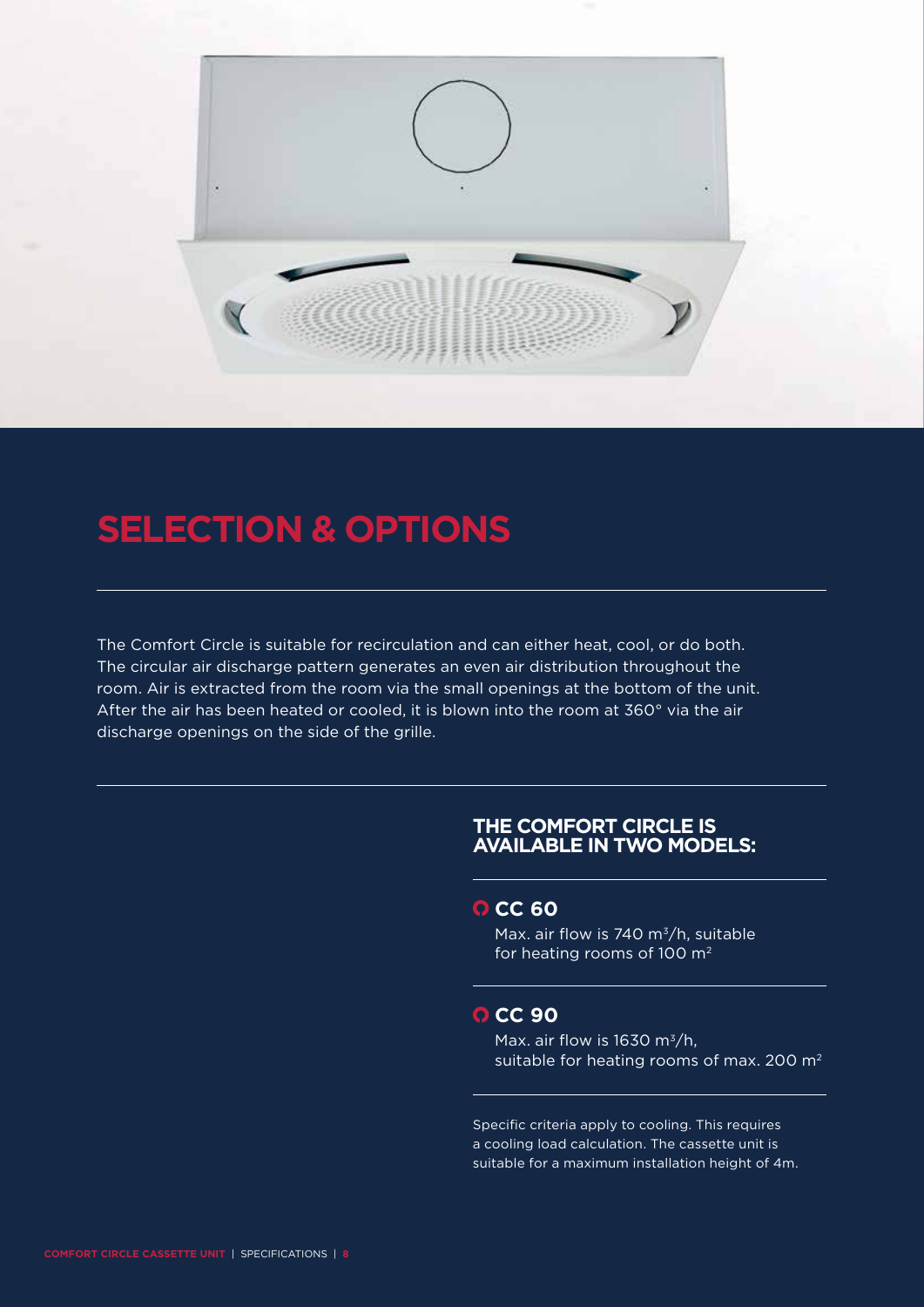### **OPTIONS:**

- **O** Recessed ceiling model
- **Q** Ventilation model
- **O** Free hanging model available
- **O** Water heating
- **O** Recirculation: heating and/or cooling

### **CONTROL OPTIONS:**

- **O** Basic unit without control (B0)
- **O** Speed controller compatible with external controls (T0)
- **O** Thermostatic air-side control (SO/S1)
- **O** Modulating air and water-side control (M0/M1)

### **STANDARD COLOURS:**

- **O** RAL 9016
- **O** Other RAL colours are available on request

# **VENTILATION MODEL**

The cassette unit is available as a ventilation model, but only in combination with heat recovery, model **air2air** HR. Information about the ventilation model is available on request.



HEAT RECOVERY • MODEL **air2air** HR

## **TYPE CODE: CC 60-H1C2-M1**

| cc             | <b>Comfort Circle</b>                                                             |
|----------------|-----------------------------------------------------------------------------------|
| Model size     |                                                                                   |
| 60             | 60 x 60 recirculation                                                             |
| 90             | 90 x 90 recirculation                                                             |
| Coil type      |                                                                                   |
| H <sub>2</sub> | Hot water heating, 2-row                                                          |
| H <sub>3</sub> | Hot water heating, 3-row                                                          |
| C <sub>2</sub> | Cooling 2-row or change-over                                                      |
| C <sub>3</sub> | Cooling 3-row or change-over                                                      |
| <b>H1C2</b>    | Heating 1-row, cooling 2-row                                                      |
| Control        |                                                                                   |
| <b>BO</b>      | Basic unit, excl. control, incl. trafo                                            |
| T <sub>O</sub> | Fan speed controller                                                              |
| S <sub>O</sub> | Thermostatic airside control, excl. valve                                         |
| S1             | Thermostatic airside control with automatic angle adjustment, excl. valve         |
| M <sub>O</sub> | Modulating air and waterside control, incl. valve                                 |
| M1             | Modulating air and waterside control with automatic angle adjustment, incl. valve |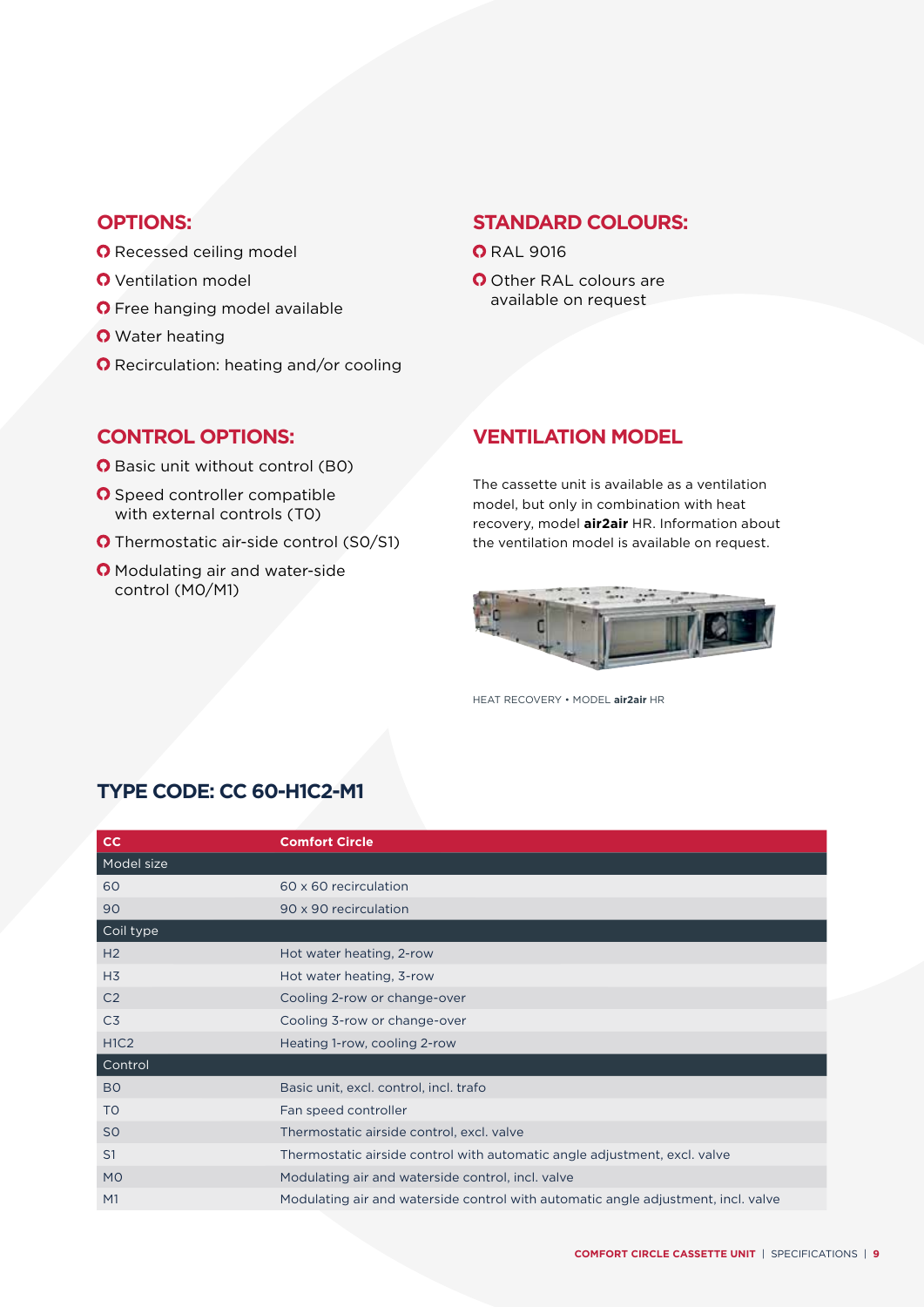# **DELIVERY & ACCESSORIES**

Various control and assembly accessories are available for the Comfort Circle.

## **STANDARD DELIVERY**

- **O** Two suspension brackets
- **O** Two covering strips to adjust the air discharge pattern
- **O** External condensation drain pump (for cooling)
- External condensation tray (for cooling)
- **O** One or two water-side valves, fitted with actuators (only with modulating control)

### **CONTROL / OPERATION**

If one of the two Biddle controls (S0/S1 or M0/M1) is used, these two accessories are always required:

- **Q** Control panel
- **Q** Low voltage cables (various lengths)

### **ACCESSORIES**

- **O** Suspension set
- **O** Change-over-sensor
- **O** CC 90 adaptor plate to suit ceiling tile



# **SMART SUSPENSION SYSTEM**



Biddle cassette units can be installed either before or after fitting a suspended ceiling. The adjustable mounting system allows the unit to be moved in any direction. This means the unit can be positioned accurately, with minimal effort, and therefore easily integrated into the ceiling.

Using an adaptor plate, the CC 90 is suitable for mounting in a suspended ceiling.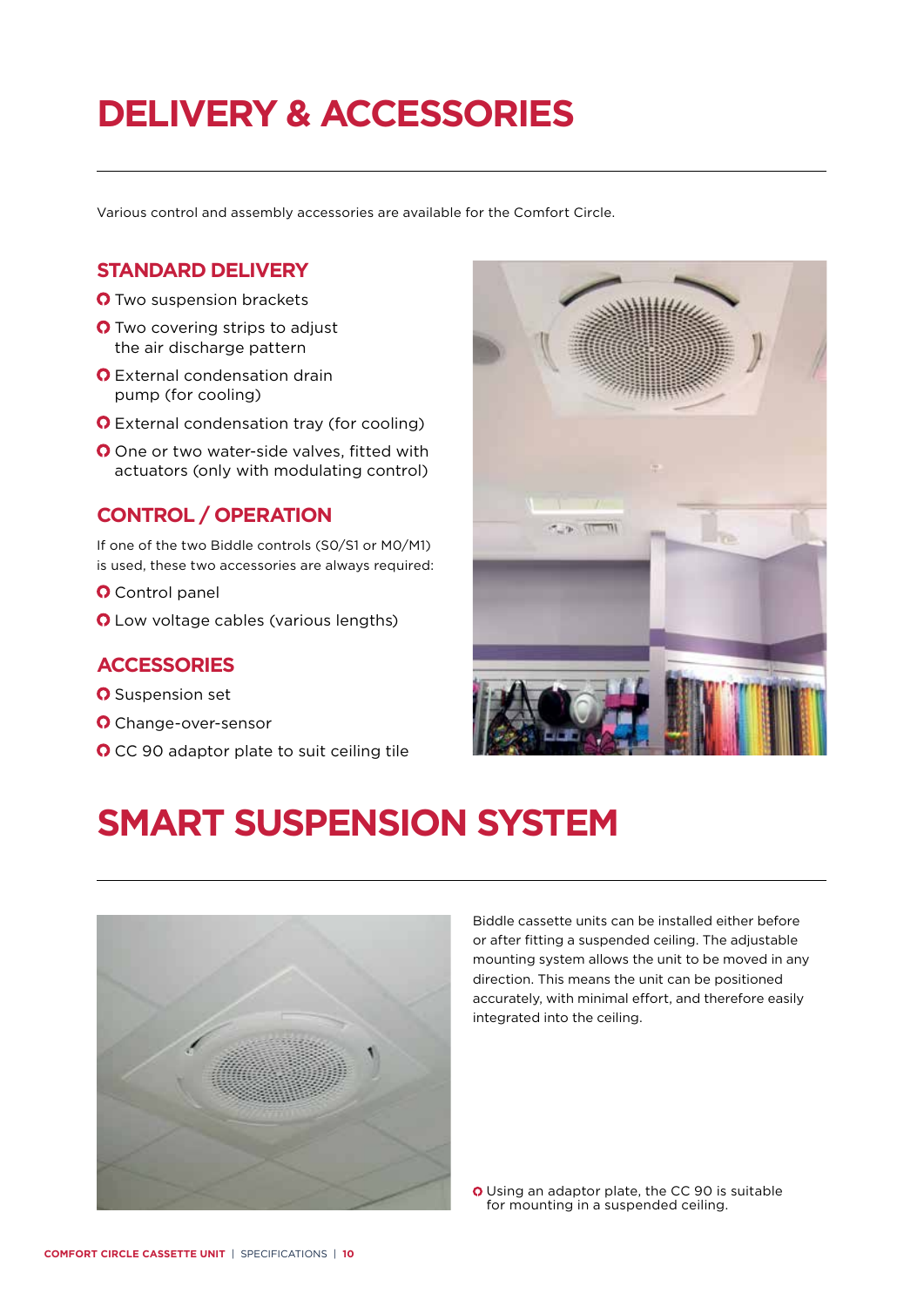# **SPECIFICATIONS**

# **CASING**

 The casing is made from zinc-plated sheet steel, additionally reinforced to minimise deformations and vibrations. The underside of the unit has a rotatable plastic air inlet and discharge grille. The casing is fitted with sound absorbing, heat insulating material. The complete unit is delivered as standard in the colour RAL 9016 (white). Other RAL colours are available at an additional charge.

# **FAN / MOTOR ASSEMBLY**

 The radial backward curved fans are mounted in the casing and cause no vibration. The fan is driven by an external rotor motor on ball bearings. The fan casing and the impeller are made from aluminium. The motor is manufactured in accordance with DIN 40050, protection category IP44 and insulation category B (CC 60) and F (CC 90). The motor is protected from overheating by thermal contacts, which will break the electrical circuit as soon as the maximum permissible motor temperature is exceeded (auto-reset).

### **C** HEATING / COOLING **COIL (LPHW / LPCW)**

 The coil is manufactured with 3/8" copper tubes and aluminium fins. The coils are available in rows of 2 or 3. The operating pressure is max. 8 bar at max. 90°C. The diameter of the pipe work connections for coil type H1 is DN 15 (15 mm). For coil types H2, H3, C2 and C3 this is DN 20 (22 mm).

The maximum water range of an H2 coil with:

- **O** Thermostatic air-side control  $(SO/S1) = 80/60°C$
- **O** Modulating air and water-side control (M0/M1) = 90/70°C

The maximum water range of an H3 coil with:

- **O** Thermostatic air-side control  $(SO/S1) = 7O/5O^{\circ}C$
- **O** Modulating air and water-side control (M0/M1) = 90/70°C

The maximum permissible operating pressure is 8 bar at a water inlet temperature of max. 90°C. The maximum permissible discharge air temperature is 65°C. If a unit has to be connected to a water range with higher temperatures, please consult Biddle for advice.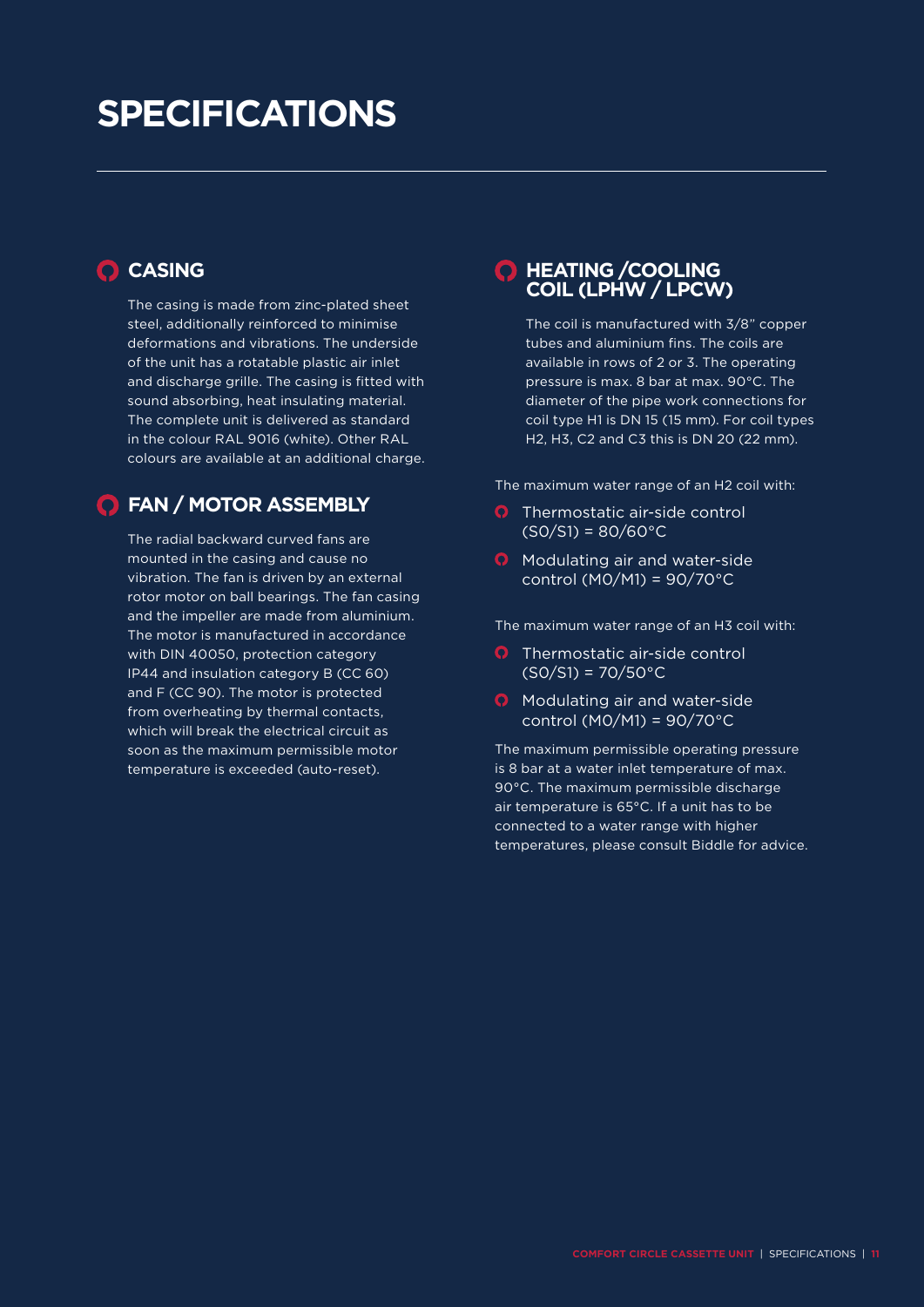# **TECHNICAL EXPLANATION**

### **WATER FLOW RATE**

When water and room temperatures other than the values represented in the tables are used, the water flow rate can be roughly calculated using the formula below. Before doing so, the heating or total cooling capacity must be recalculated based on the tables with correction factors.

$$
m_w
$$
 = water flow rate [I/h]

- **Q** = capacity [kW]
- $C_{\text{pw}}$  = specific heat of water (=4.18) [kJ/kg<sup>o</sup>C]
- $\Delta T_w$  = temperature difference water  $[^{\circ}C]$
- $P_w$  = density of water at 90°C (=0.984) [kg/l]

$$
m_W = \frac{Q}{C_{DW} \Delta T_W \rho_W} 3600 [1/h]
$$

### **SOUND REFERENCE ROOM**

In the tables, a sound pressure level in the reverberation sound field is given for all speeds. These sound pressure level values are based on the use of one unit in a reference room. The sound pressure in the room is determined dependent on the installation and the speed of the fan. The sound data are applicable to each unit and measured at a distance of 5 m from the unit.

|                  | reference room    |                    |  |  |  |  |  |  |  |
|------------------|-------------------|--------------------|--|--|--|--|--|--|--|
| Unit             | Volume room       | Reverberation time |  |  |  |  |  |  |  |
| CC <sub>60</sub> | $300 \text{ m}^3$ | 0.5s               |  |  |  |  |  |  |  |
| CC 90            | $600 \text{ m}^3$ | 0.6s               |  |  |  |  |  |  |  |

Example calculation: What is the sound pressure level in the reverberation field when two CC 60 units at speed 2 are used in a room with a reverberation time of 0.7 sec and a volume of 600  $m<sup>3</sup>$ 

# **SOUND POWER LEVEL IN dB**

### **CC60**

## **WATER PRESSURE DROP**

When water temperatures other than the values represented in the tables are used, the water pressure drop can be calculated using this formula. To do so, the water flow rate must first be calculated.

- $\Delta P_{w1}$  = water pressure loss, table values [kPa]
- $\Delta P_{w2}$  = water pressure loss [kPa]
- $m_{w1}$  = water flow rate, table values  $[1/h]$
- $m_{w2}$  = water flow rate calculated using formula  $[I/h]$

$$
\Delta p_{W_z} = \Delta p_{W_z} \left( \frac{m_{W_z}}{m_{W_z}} \right)^z [kPa]
$$

### **SOUND IN A DEVIATING ROOM AND WITH MULTIPLE UNITS**

If a unit is used in a deviating room, or if multiple devices are used in a single room, the sound pressure level must be recalculated. This can be done using the formula below. The relevant table value can be found in the tables (general data).

- $L_p$  = sound pressure  $[dB(A)]$ <br> **T** = reverberation time in de
- **F** reverberation time in deviating room [s]
- **T<sub>o</sub>** = reverberation time [s] (see table)
- $V =$  volume deviating room  $[m^3]$
- $V_a$  = volume reference room  $\lceil m^3 \rceil$  (see table)
- **n** = number of units

$$
L_{\rm p} = \text{table value} + \left(10 \text{ log} \left( \frac{T}{T_{\rm e}} \right) - 10 \text{ log} \left( \frac{V}{V_{\rm e}} \right) + 10 \text{ log} \left( \frac{d_{\rm e}^2}{d^2} \right) + 10 \text{ log} \text{ (n)} \right) \text{[dB(A)]}
$$

$$
47 + \left(10 \cdot \log\left(\frac{0.7}{0.5}\right) - 10 \cdot \log\left(\frac{600}{300}\right) + 10 \cdot \log(2)\right)
$$
  
47 + 1.5 - 3 + 3 = 48.5 dB(A)

| Speed          | Sound<br>pressure level | Sound power level<br>Per octave band in the medium frequency, in dB (Hz) |      |      |      |      |      |      |      | Lw    |
|----------------|-------------------------|--------------------------------------------------------------------------|------|------|------|------|------|------|------|-------|
|                | dB(A)                   | 63                                                                       | 125  | 250  | 500  | 1000 | 2000 | 4000 | 8000 | dB(A) |
|                | 37.6                    | 44.6                                                                     | 54.4 | 50.5 | 45.7 | 44.8 | 44.5 | 29.2 | 16.3 | 50.5  |
| $\overline{2}$ | 47.1                    | 47.6                                                                     | 62.1 | 59.4 | 55.3 | 55   | 53.7 | 46.8 | 34   | 60    |
|                | 52.1                    | 50.9                                                                     | 65.7 | 64.2 | 60   | 60.3 | 57.4 | 53.4 | 41.3 | 65    |

#### **CC90**

| Speed | Sound<br>pressure level |      | Sound power level<br>Per octave band in the medium frequency, in dB (Hz) |      |      |      |      |      |      |       |
|-------|-------------------------|------|--------------------------------------------------------------------------|------|------|------|------|------|------|-------|
|       | dB(A)                   | 63   | 125                                                                      | 250  | 500  | 1000 | 2000 | 4000 | 8000 | dB(A) |
|       | 37.9                    | 62.5 | 58.6                                                                     | 55.1 | 50.6 | 46.9 | 39.6 | 29.8 | 17.1 | 52.5  |
|       | 49.9                    | 56.5 | 68                                                                       | 65.3 | 61.1 | 60.5 | 55.7 | 48.5 | 38.3 | 64.5  |
|       | 56.9                    | 60.8 | 72                                                                       | 71.1 | 67.8 | 67.1 | 64.3 | 57.1 | 48.5 | 71.5  |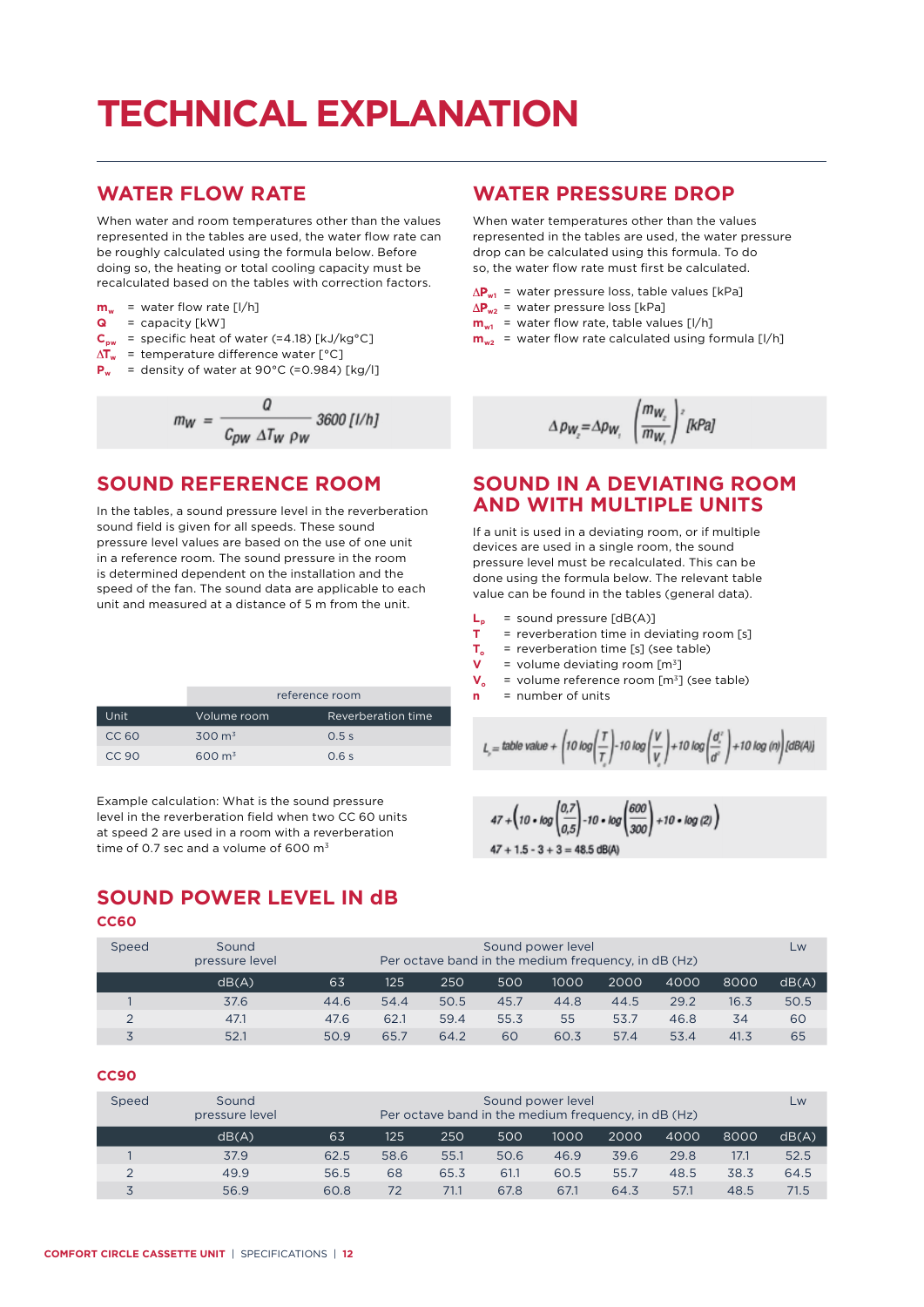# **COMFORT CIRCLE**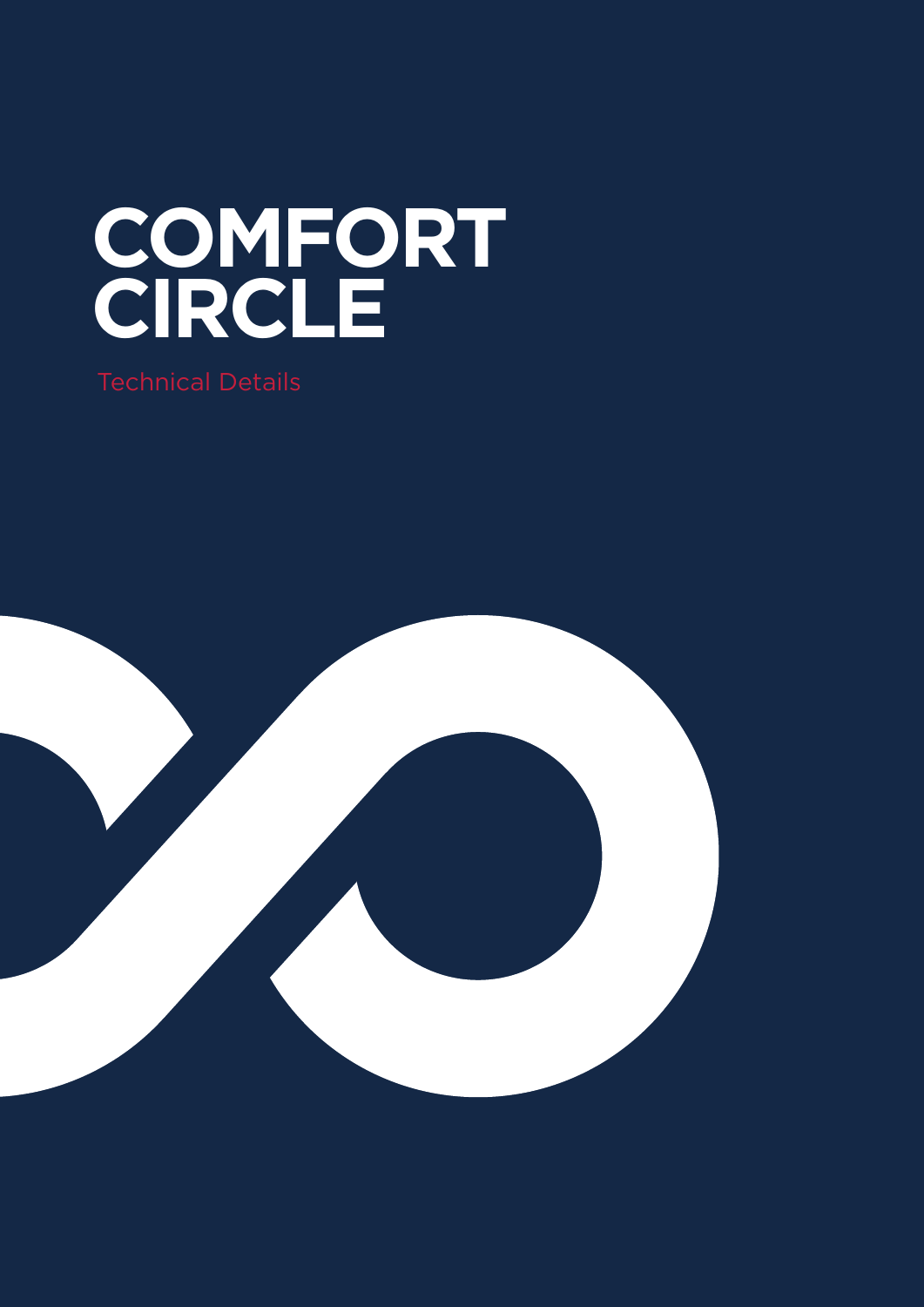# **CORRECTION FACTORS**  HEATING CAPACITY

The heating capacities shown in the tables for coil types H1 and H2 are based on a water range of 80/60°C. The heating capacity for coil type H3 is based on a water range of 60/40°C. In both cases an air inlet temperature of 20°C is assumed. With different water temperatures and/or air inlet temperatures, the heating capacity must be multiplied by the correction factors given below.

### **CORRECTION FACTORS HEATING CAPACITY COIL TYPES H1 AND H2**

#### **CC H2/H1C2**

| Air inlet temperature |                 |              |                |                |                |                |  |  |  |  |  |
|-----------------------|-----------------|--------------|----------------|----------------|----------------|----------------|--|--|--|--|--|
| Water range           | $-10^{\circ}$ C | $O^{\circ}C$ | $10^{\circ}$ C | $15^{\circ}$ C | $18^{\circ}$ C | $20^{\circ}$ C |  |  |  |  |  |
| 90/70 °C              | 1.95            | 1.69         | 1.44           | 1.33           | 1.26           | 1.21           |  |  |  |  |  |
| 82/71 °C              | 1.87            | 1.61         | 1.37           | 1.25           | 1.18           | 1.14           |  |  |  |  |  |
| 80/60 °C              | 1.72            | 1.47         | 1.23           | 1.11           | 1.05           |                |  |  |  |  |  |
| 70/50 °C              | 1.5             | 1.25         | 1.01           | O.9            | 0.83           | 0.79           |  |  |  |  |  |
| 60/40 °C              | 1.27            | 1.03         | O.8            | 0.68           | 0.62           | 0.57           |  |  |  |  |  |
| 50/40 °C              | 1.17            | 0.93         | 0.71           | O.6            | 0.53           | 0.49           |  |  |  |  |  |
| 50/30 °C              | 1.04            | O.8          | 0.58           | 0.46           | 0.39           | 0.35           |  |  |  |  |  |

### **CORRECTION FACTORS HEATING CAPACITY COIL TYPE H3**

#### **CC H3**

| Air inlet temperature |                 |              |                |                |                |                |  |  |  |  |  |
|-----------------------|-----------------|--------------|----------------|----------------|----------------|----------------|--|--|--|--|--|
| Water range           | $-10^{\circ}$ C | $O^{\circ}C$ | $10^{\circ}$ C | $15^{\circ}$ C | $18^{\circ}$ C | $20^{\circ}$ C |  |  |  |  |  |
| 90/70 °C              | 3.3             | 2.86         | 2.44           | 2.24           | 2.12           | 2.05           |  |  |  |  |  |
| 82/71 °C              | 3.13            | 2.7          | 2.29           | 2.09           | 1.97           | 1.9            |  |  |  |  |  |
| 80/60 °C              | 2.92            | 2.5          | 2.09           | 1.89           | 1.78           | 1.7            |  |  |  |  |  |
| 70/50 °C              | 2.55            | 2.13         | 1.73           | 1.54           | 1.43           | 1.36           |  |  |  |  |  |
| 60/40 °C              | 2.18            | 1.77         | 1.38           | 1.19           | 1.07           |                |  |  |  |  |  |
| 50/40 °C              | 1.98            | 1.58         | 1.2            | 1.01           | 0.91           | 0.84           |  |  |  |  |  |
| 50/30 °C              | 1.8             | 1.4          | 1.01           | 0.82           | 0.7            | 0.62           |  |  |  |  |  |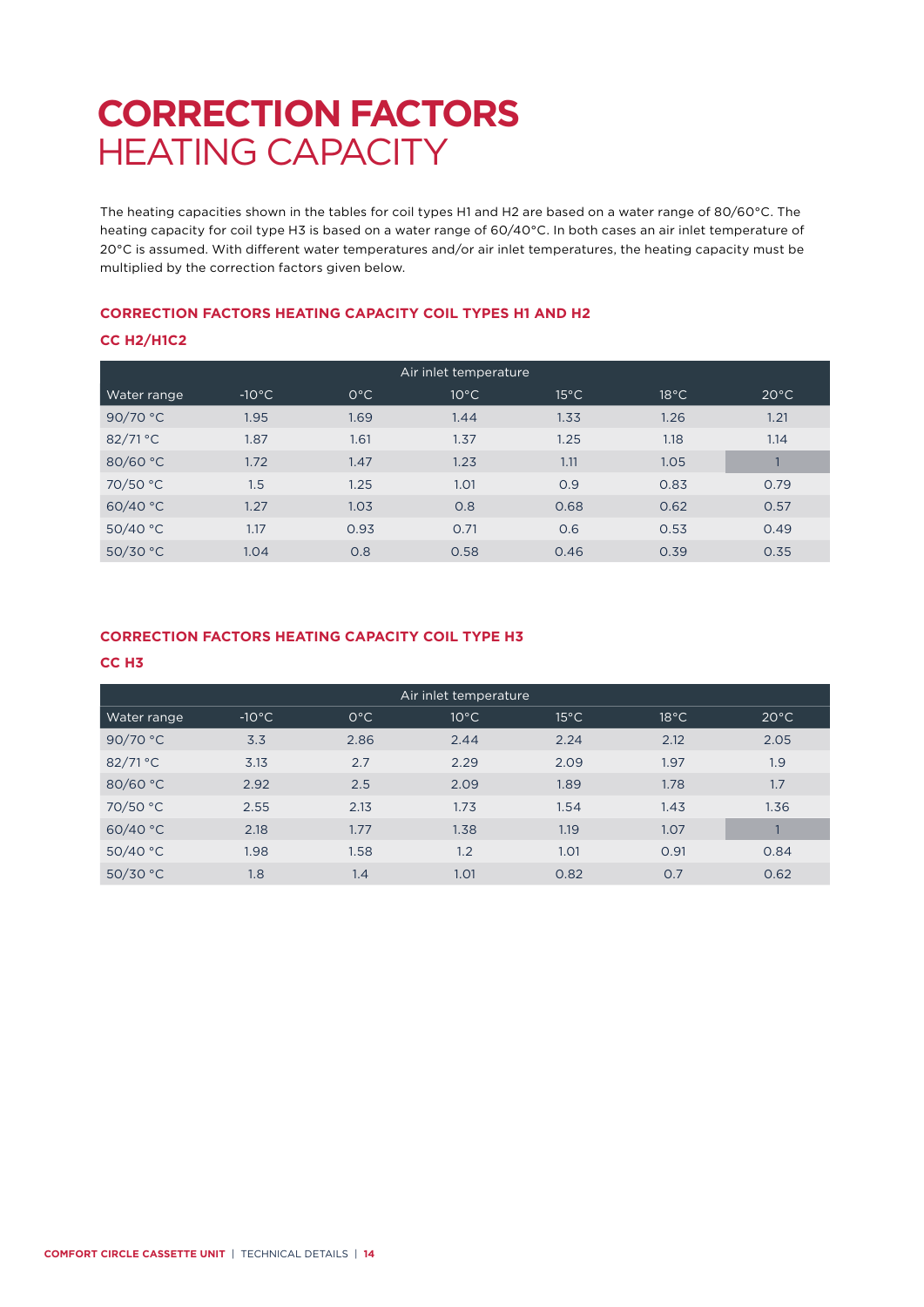# COOLING CAPACITY

The cooling capacities shown in the tables for coil types C2 and C3 are based on a water range of 6/12°C and air inlet conditions of 27°C / 48% R.H. With different water temperatures and/or air inlet conditions, the cooling capacity must be multiplied by the correction factors given below. Data relating to other deviating refrigerants are available on request.

#### **CORRECTION FACTORS COOLING CAPACITY COIL TYPES C2 AND C3**

### **CC C2/C3**

|             |                  | Relative humidity |                |                |                |      |                |      |                |  |
|-------------|------------------|-------------------|----------------|----------------|----------------|------|----------------|------|----------------|--|
|             |                  |                   | 40%            |                | 48%            |      | 50%            |      | 60%            |  |
| Water range | Inlet conditions | Qt                | Q <sub>S</sub> | Qt             | Q <sub>S</sub> | Qt   | Q <sub>S</sub> | Qt   | Q <sub>S</sub> |  |
| 6/12 °C     | 22 °C            | 0.56              | 0.75           | 0.58           | 0.74           | 0.59 | 0.73           | 0.7  | 0.7            |  |
|             | 23 °C            | 0.61              | 0.81           | 0.65           | 0.79           | 0.67 | 0.78           | 0.81 | 0.75           |  |
|             | 24 °C            | 0.66              | 0.87           | 0.72           | 0.84           | 0.75 | 0.84           | 0.93 | 0.81           |  |
|             | $27^{\circ}$ C   | 0.86              | 1.03           | $\overline{1}$ | $\mathbf{1}$   | 1.05 | $\mathbf{1}$   | 1.29 | 0.98           |  |
|             | 28 °C            | 0.94              | 1.08           | 1.11           | 1.06           | 1.16 | 1.05           | 1.42 | 1.03           |  |
| 8/14 °C     | 22 °C            | 0.47              | 0.62           | 0.47           | 0.62           | 0.47 | 0.62           | 0.53 | 0.59           |  |
|             | 23 °C            | 0.52              | 0.69           | 0.52           | 0.68           | 0.53 | 0.68           | 0.62 | 0.65           |  |
|             | 24 °C            | 0.56              | 0.75           | 0.58           | 0.74           | 0.6  | 0.73           | 0.72 | 0.7            |  |
|             | $27^{\circ}$ C   | 0.72              | 0.93           | 0.81           | 0.89           | 0.85 | 0.89           | 1.07 | 0.86           |  |
|             | 28 °C            | 0.79              | 0.98           | 0.91           | 0.95           | 0.96 | 0.94           | 1.2  | 0.92           |  |
| 10/16 °C    | 22 °C            | 0.37              | 0.5            | 0.37           | 0.5            | 0.37 | 0.5            | 0.38 | 0.49           |  |
|             | 23 °C            | 0.42              | 0.56           | 0.42           | 0.56           | 0.42 | 0.56           | 0.45 | 0.54           |  |
|             | 24 °C            | 0.47              | 0.63           | 0.47           | 0.63           | 0.47 | 0.63           | 0.53 | 0.59           |  |
|             | 27 °C            | 0.61              | 0.81           | 0.65           | 0.79           | 0.67 | 0.78           | 0.84 | 0.75           |  |
|             | 28 °C            | 0.66              | 0.87           | 0.73           | 0.84           | 0.76 | 0.84           | 0.97 | 0.8            |  |
| 12/18 °C    | 22 °C            | 0.28              | 0.37           | 0.28           | 0.37           | 0.28 | 0.37           | 0.28 | 0.37           |  |
|             | 23 °C            | 0.33              | 0.43           | 0.33           | 0.43           | 0.33 | 0.43           | 0.33 | 0.43           |  |
|             | 24 °C            | 0.37              | 0.5            | 0.37           | 0.5            | 0.37 | 0.5            | 0.38 | 0.49           |  |
|             | 27 °C            | 0.52              | 0.69           | 0.52           | 0.69           | 0.53 | 0.68           | 0.63 | 0.64           |  |
|             | 28 °C            | 0.56              | 0.75           | 0.58           | 0.74           | 0.6  | 0.73           | 0.74 | 0.7            |  |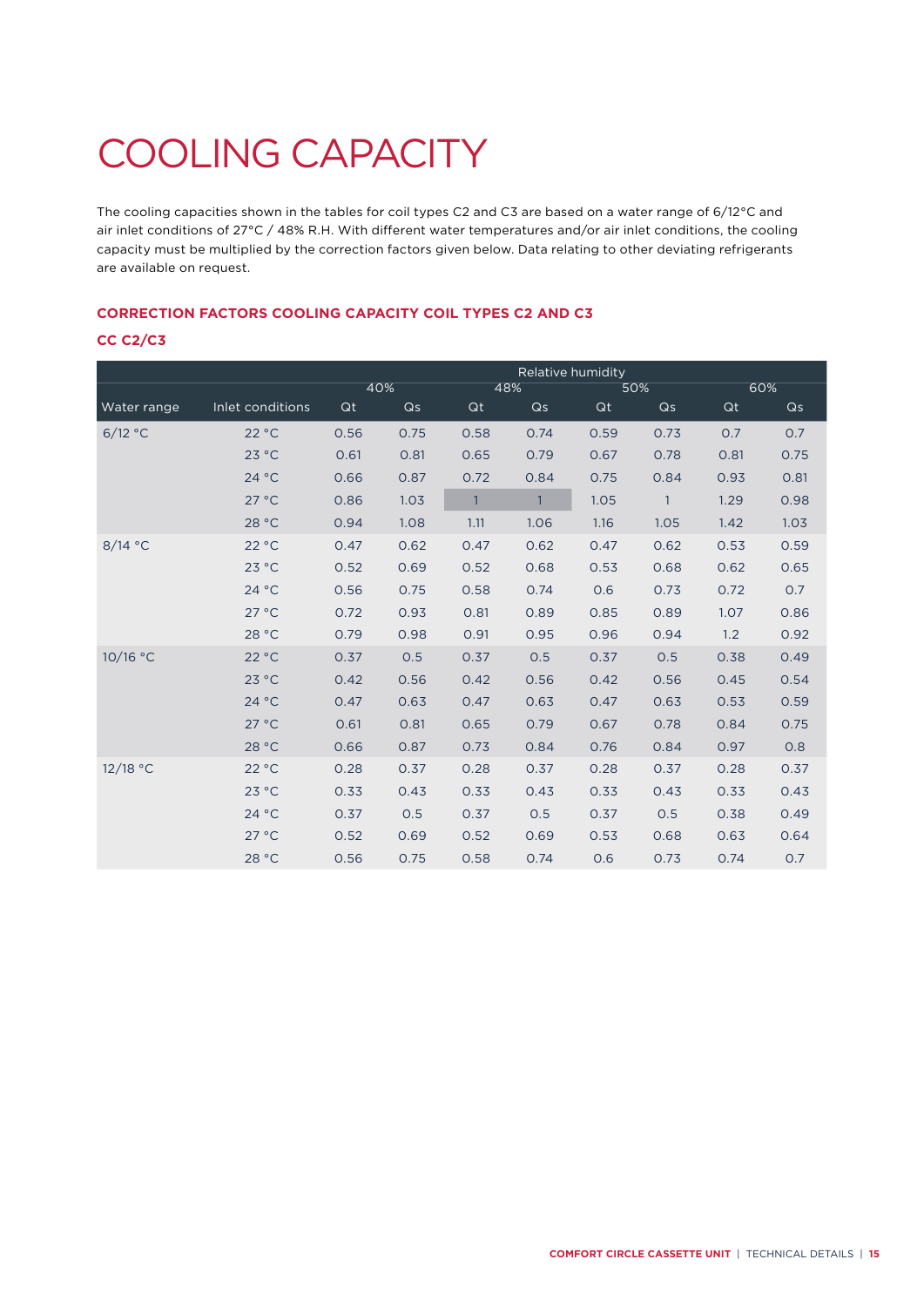# **HEATING CC 60** BASIC DATA

### **CC 60**

| <b>Electrical supply</b>   | $V$ /ph/Hz |     |     | 230/1/50       |                |     |     |     |     |     |     |     |
|----------------------------|------------|-----|-----|----------------|----------------|-----|-----|-----|-----|-----|-----|-----|
| Max. Input current         | А          |     |     | O.7            |                |     |     |     |     |     |     |     |
| Max. Fan power             | W          |     |     | 143            |                |     |     |     |     |     |     |     |
| Tapping                    |            |     | 2   | $\overline{3}$ | $\overline{4}$ | .5  | 6   | . 7 | 8   | 9   | 10  | 11  |
| Tapping voltage            | V          | 60  | 70  | 80             | 90             | 100 | 115 | 130 | 155 | 170 | 190 | 230 |
| Air volume                 | $m^3/h$    | 120 | 150 | 190            | 230            | 270 | 350 | 430 | 550 | 620 | 680 | 740 |
| Sound pressure level at 5m | dB(A)      | 13  | 15  | 19             | 23             | 26  | 32  | 38  | 45  | 47  | 50  | 52  |

### **CC 60-H2**

| Air inlet temperature                 | $^{\circ}$ C |     | 20    |     |  |  |  |  |
|---------------------------------------|--------------|-----|-------|-----|--|--|--|--|
| Weight                                | kg           | 28  |       |     |  |  |  |  |
| Water range                           | $^{\circ}$ C |     | 80/60 |     |  |  |  |  |
| Speed                                 |              |     | 2     | 3   |  |  |  |  |
| Air volume                            | $m^3/h$      | 430 | 620   | 740 |  |  |  |  |
| Heating capacity                      | kW           | 6.4 | 8.5   | 9.7 |  |  |  |  |
| Discharge air temperature             | $^{\circ}$ C | 65  | 61    | 59  |  |  |  |  |
| Water flow rate                       | 1/h          | 280 | 370   | 425 |  |  |  |  |
| Water pressure drop                   | kPa          | 2.1 | 3.5   | 4.6 |  |  |  |  |
| Water pressure drop with 3-port valve | kPa          | 3.4 | 5.8   | 7.5 |  |  |  |  |
| Water pressure drop with 2-port valve | kPa          | 3.4 | 5.8   | 7.5 |  |  |  |  |

### **CC 60-H3**

| Air inlet temperature                 | $^{\circ}$ C |     | 20    |     |  |  |  |  |
|---------------------------------------|--------------|-----|-------|-----|--|--|--|--|
| Weight                                | kg           |     | 31    |     |  |  |  |  |
| Water range                           | $^{\circ}$ C |     | 60/40 |     |  |  |  |  |
| Speed                                 |              |     | 2     | 3   |  |  |  |  |
| Air volume                            | $m^3/h$      | 430 | 620   | 740 |  |  |  |  |
| Heating capacity                      | <b>kW</b>    | 4.3 | 5.8   | 6.7 |  |  |  |  |
| Discharge air temperature             | $^{\circ}$ C | 50  | 48    | 47  |  |  |  |  |
| Water flow rate                       | 1/h          | 185 | 250   | 290 |  |  |  |  |
| Water pressure drop                   | kPa          | 0.6 | 1.1   | 1.4 |  |  |  |  |
| Water pressure drop with 3-port valve | kPa          | 1.2 | 2.1   | 2.8 |  |  |  |  |
| Water pressure drop with 2-port valve | kPa          | 1.2 | 2.1   | 2.8 |  |  |  |  |

The unit is wired as standard on fan speed tapping 7, 9 and 11. This is speed 1, 2 and 3.

O The air inlet conditions are in compliance with Eurovent standards.

O The air discharge temperature of units with modulating control is limited to 50°C.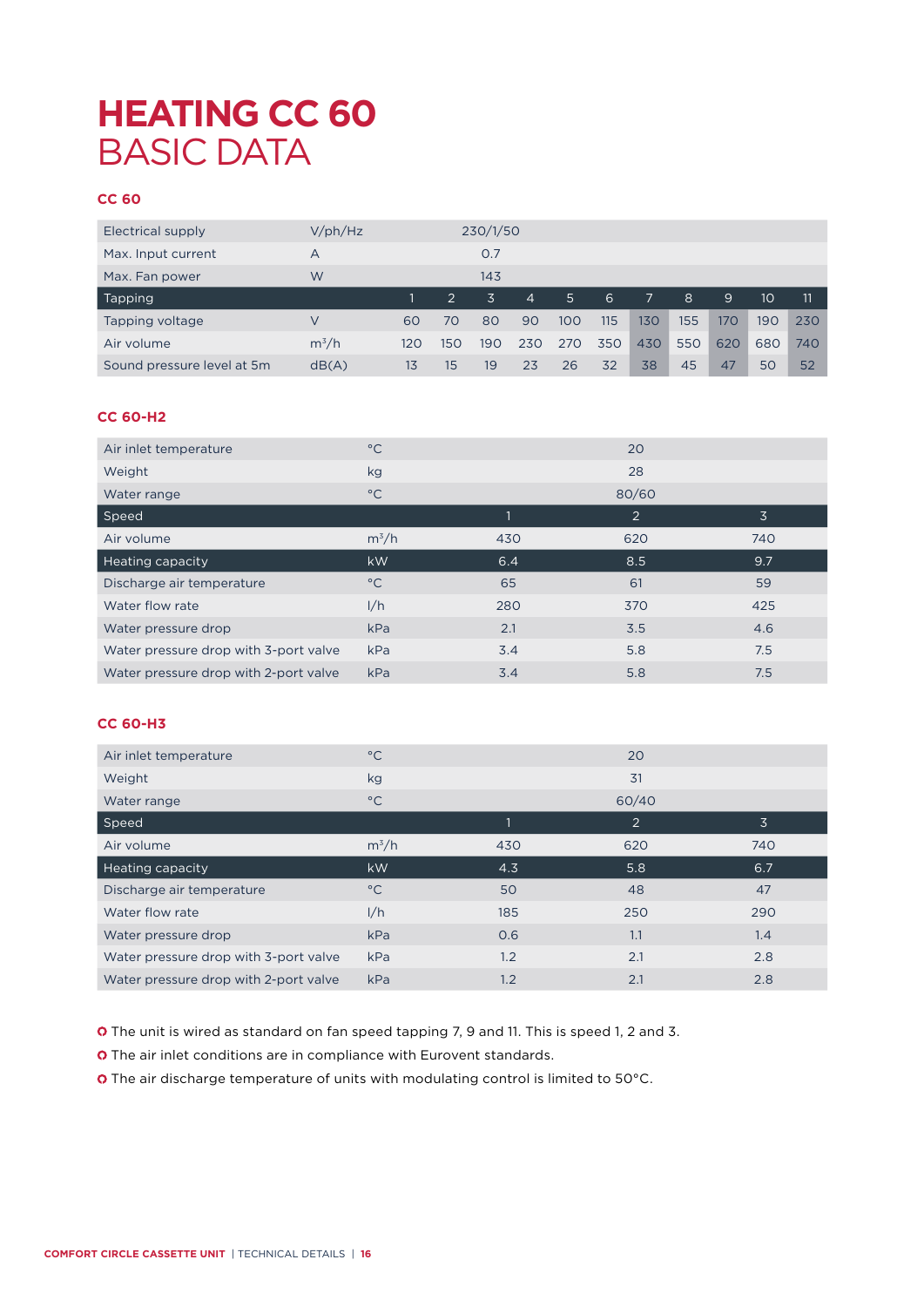# **HEATING CC 90** BASIC DATA

### **CC 90**

| Electrical supply          | V/ph/Hz |     |     | 230/1/50       |                |     |     |     |      |      |      |      |
|----------------------------|---------|-----|-----|----------------|----------------|-----|-----|-----|------|------|------|------|
| Max. Input current         | А       |     |     | 1.2            |                |     |     |     |      |      |      |      |
| Max. fan power             | W       |     |     | 277            |                |     |     |     |      |      |      |      |
| Tapping                    |         |     | 2   | $\overline{3}$ | $\overline{4}$ | .5  | 6   | 7   | 8    | 9    | 10   | 11   |
| Tapping voltage            | V       | 60  | 70  | 80             | 90             | 100 | 115 | 130 | 155  | 170  | 190  | 230  |
| Air volume                 | $m^3/h$ | 240 | 300 | 360            | 430            | 510 | 630 | 750 | 1040 | 1260 | 1490 | 1630 |
| Sound pressure level at 5m | dB(A)   | 24  | 23  | 25             | 28             | 29  | 34  | 38  | 45   | 50   | 54   | 57   |

### **CC 90-H2**

| Air inlet temperature                 | $^{\circ}$ C |                | 20    |      |  |  |  |  |
|---------------------------------------|--------------|----------------|-------|------|--|--|--|--|
| Weight                                | kg           | 49             |       |      |  |  |  |  |
| Water range                           | $^{\circ}$ C |                | 80/60 |      |  |  |  |  |
| Speed                                 |              |                | 2     | 3    |  |  |  |  |
| Air volume                            | $m^3/h$      | 750            | 1260  | 1630 |  |  |  |  |
| Heating capacity                      | kW           | 11.5           | 17    | 20.6 |  |  |  |  |
| Discharge air temperature             | $^{\circ}$ C | 65             | 60    | 58   |  |  |  |  |
| Water flow rate                       | 1/h          | 505            | 745   | 905  |  |  |  |  |
| Water pressure drop                   | kPa          | 1.9            | 3.9   | 5.5  |  |  |  |  |
| Water pressure drop with 3-port valve | kPa          | 3.5            | 7.4   | 10.6 |  |  |  |  |
| Water pressure drop with 2-port valve | kPa          | $\overline{4}$ | 8.4   | 12.2 |  |  |  |  |

#### **CC 90-H3**

| $^{\circ}$ C |     | 20             |      |
|--------------|-----|----------------|------|
| kg           |     | 52             |      |
| $^{\circ}$ C |     | 60/40          |      |
|              | 1   | $\overline{2}$ | 3    |
| $m^3/h$      | 750 | 1260           | 1630 |
| <b>kW</b>    | 8   | 12             | 14,7 |
| $^{\circ}$ C | 51  | 48             | 47   |
| 1/h          | 345 | 520            | 635  |
| kPa          | 0.5 |                | 1.4  |
| kPa          | 1.2 | 2.7            | 3.9  |
| kPa          | 1.4 | 3.2            | 4.7  |
|              |     |                |      |

The unit is wired as standard on fan speed tapping 7, 9 and 11. This is speed 1, 2 and 3.

O The air inlet conditions are in compliance with Eurovent standards.

O The air discharge temperature of units with modulating control is limited to 50°C.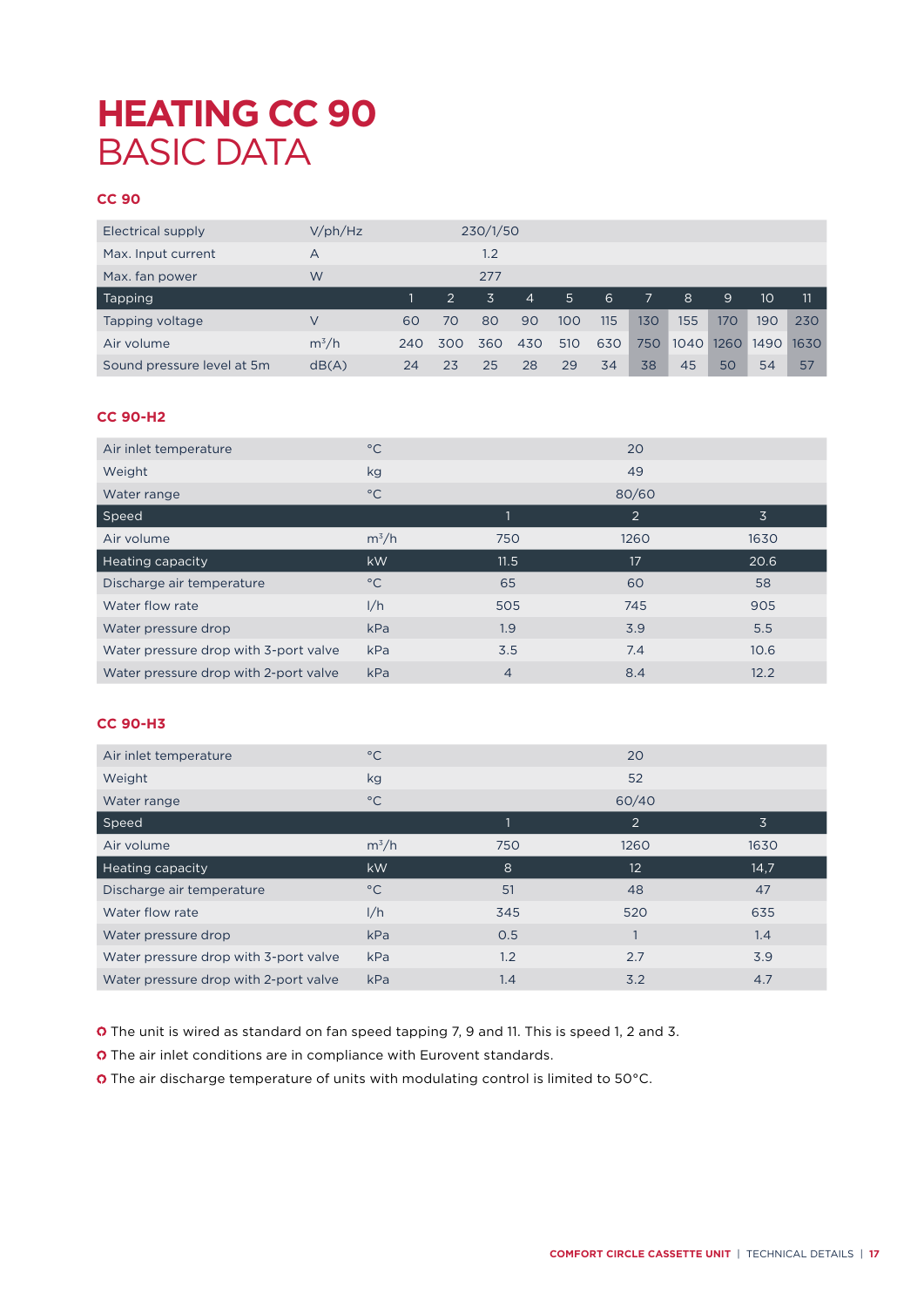# **COOLING CC 60** BASIC DATA

### **CC 60**

| Electrical supply          | V/ph/Hz |     |     | 230/1/50 |                |     |     |     |     |     |     |     |
|----------------------------|---------|-----|-----|----------|----------------|-----|-----|-----|-----|-----|-----|-----|
| Max. input current         | А       |     |     | O.7      |                |     |     |     |     |     |     |     |
| Max. fan power             | W       |     |     | 143      |                |     |     |     |     |     |     |     |
| Tapping                    |         |     | 2   | 3        | $\overline{4}$ | 5   | -6  |     | 8   | 9   | 10  | 11  |
| Tapping voltage            | V       | 60  | 70  | 80       | 90             | 100 | 115 | 130 | 155 | 170 | 190 | 230 |
| Air volume                 | $m^3/h$ | 120 | 150 | 190      | 230            | 270 | 350 | 430 | 550 | 620 | 680 | 740 |
| Sound pressure level at 5m | dB(A)   | 13  | 15  | 19       | 23             | 26  | 32  | 38  | 45  | 47  | 50  | 52  |

### **CC 60-C2**

| Air inlet conditions                  | $\degree$ C/% | 27/48          |      |                |  |  |
|---------------------------------------|---------------|----------------|------|----------------|--|--|
| Weight                                | kg            |                | 29   |                |  |  |
| Water range                           | $^{\circ}$ C  |                | 6/12 |                |  |  |
| Speed                                 |               | $\mathbf{1}$   | 2    | $\overline{3}$ |  |  |
| Air volume                            | $m^3/h$       | 430            | 620  | 740            |  |  |
| Total cooling capacity                | <b>kw</b>     | 2.8            | 3.6  | 4.1            |  |  |
| Sensible cooling capacity             | kw            | $\overline{2}$ | 2.7  | 3.1            |  |  |
| Discharge air temperature             | $^{\circ}$ C  | 13             | 14   | 14             |  |  |
| Condensate                            | 1/h           | 1.2            | 1.4  | 1.5            |  |  |
| Water flow rate                       | 1/h           | 405            | 520  | 590            |  |  |
| Water pressure drop                   | kpa           | 5.3            | 8.4  | 10.5           |  |  |
| Water pressure drop with 3-port valve | kpa           | 7.9            | 12.7 | 16             |  |  |
| Water pressure drop with 2-port valve | kpa           | 7.9            | 12.7 | 16             |  |  |

### **CC 60-C3**

| Air inlet conditions                  | $\degree$ C/% |              | 27/48 |                |
|---------------------------------------|---------------|--------------|-------|----------------|
| Weight                                | kg            |              | 32    |                |
| Water range                           | $^{\circ}$ C  |              | 6/12  |                |
| Speed                                 |               | $\mathbf{1}$ | 2     | $\overline{3}$ |
| Air volume                            | $m^3/h$       | 430          | 620   | 740            |
| Total cooling capacity                | <b>kW</b>     | 3.3          | 4.3   | 4.9            |
| Sensible cooling capacity             | <b>kW</b>     | 2.3          | 3.1   | 3.6            |
| Discharge air temperature             | $^{\circ}$ C  | 11           | 12    | 12             |
| Condensate                            | 1/h           | 1.4          | 1.8   | $\overline{2}$ |
| Water flow rate                       | 1/h           | 470          | 615   | 705            |
| Water pressure drop                   | kPa           | 4.1          | 6.7   | 8.6            |
| Water pressure drop with 3-port valve | kPa           | 7.6          | 12.8  | 16.6           |
| Water pressure drop with 2-port valve | kPa           | 7.6          | 12.8  | 16.6           |

O The unit is wired as standard on fan speed tapping 7, 9 and 11. This is speed 1, 2 and 3.

O The air inlet conditions are in compliance with Eurovent standards.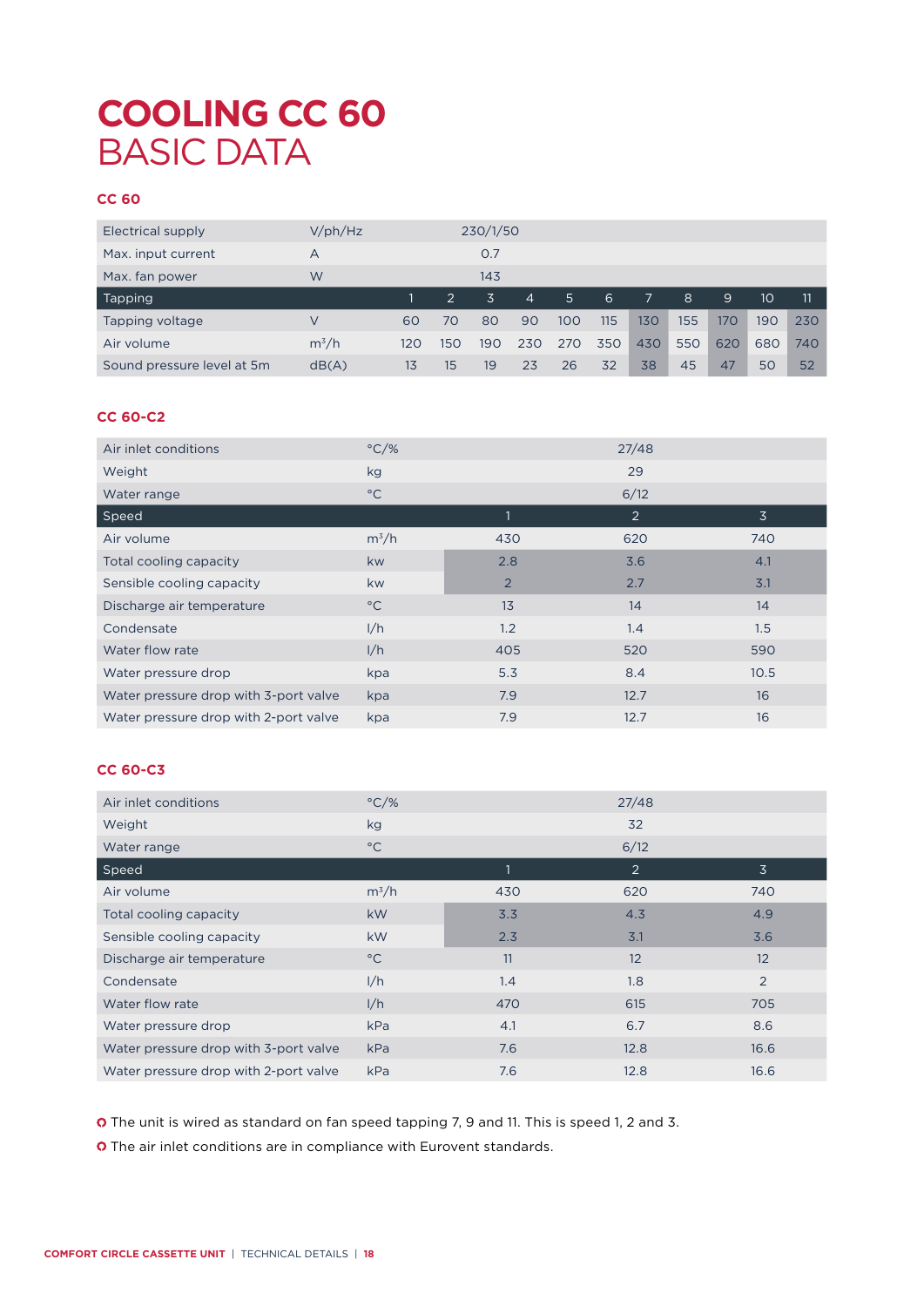# **COOLING CC 90** BASIC DATA

### **CC 90**

| <b>Electrical supply</b>   | V/ph/Hz |     |     | 230/1/50       |                |     |     |     |      |      |      |      |
|----------------------------|---------|-----|-----|----------------|----------------|-----|-----|-----|------|------|------|------|
| Max. input current         | А       |     |     | 1.2            |                |     |     |     |      |      |      |      |
| Max. fan power             | W       |     |     | 277            |                |     |     |     |      |      |      |      |
| Tapping                    |         |     | 2   | $\overline{5}$ | $\overline{4}$ | .5  | 6   | 7   | 8    | 9    | 10   | 11   |
| Tapping voltage            | V       | 60  | 70  | 80             | 90             | 100 | 115 | 130 | 155  | 170  | 190  | 230  |
| Air volume                 | $m^3/h$ | 240 | 300 | 360            | 430            | 510 | 630 | 750 | 1040 | 1260 | 1490 | 1630 |
| Sound pressure level at 5m | dB(A)   | 24  | 23  | 25             | 28             | 29  | 34  | 38  | 45   | 50   | 54   | 57   |

### **CC 90-C2**

| Air inlet conditions                  | $\degree$ C/% | 27/48        |      |                |  |  |
|---------------------------------------|---------------|--------------|------|----------------|--|--|
| Weight                                | kg            |              | 50   |                |  |  |
| Water range                           | $^{\circ}$ C  |              | 6/12 |                |  |  |
| Speed                                 |               | $\mathbf{1}$ | 2    | $\overline{3}$ |  |  |
| Air volume                            | $m^3/h$       | 750          | 1260 | 1630           |  |  |
| Total cooling capacity                | <b>kW</b>     | 5.1          | 7.3  | 8.7            |  |  |
| Sensible cooling capacity             | <b>kW</b>     | 3.6          | 5.4  | 6.5            |  |  |
| Discharge air temperature             | $^{\circ}$ C  | 12           | 14   | 15             |  |  |
| Condensate                            | 1/h           | 2.2          | 2.8  | 3.1            |  |  |
| Water flow rate                       | 1/h           | 735          | 1055 | 1245           |  |  |
| Water pressure drop                   | kPa           | 4.7          | 9.1  | 12.4           |  |  |
| Water pressure drop with 3-port valve | kPa           | 8.1          | 16   | 22.1           |  |  |
| Water pressure drop with 2-port valve | kPa           | 9.1          | 18.1 | 25             |  |  |

#### **CC 90-C3**

| Air inlet conditions                  | $\degree$ C/% |              |      |                |
|---------------------------------------|---------------|--------------|------|----------------|
| Weight                                | kg            |              | 53   |                |
| Water range                           | $^{\circ}$ C  |              | 6/12 |                |
| Speed                                 |               | $\mathbf{1}$ | 2    | $\overline{3}$ |
| Air volume                            | $m^3/h$       | 750          | 1260 | 1630           |
| Total cooling capacity                | <b>kW</b>     | 6.1          | 9.1  | 11             |
| Sensible cooling capacity             | <b>kW</b>     | 4.2          | 6.4  | 7.9            |
| Discharge air temperature             | $^{\circ}$ C  | 10           | 11   | 12             |
| Condensate                            | 1/h           | 2.8          | 3.9  | 4.5            |
| Water flow rate                       | 1/h           | 875          | 1305 | 1575           |
| Water pressure drop                   | kPa           | 3            | 6.2  | 8.8            |
| Water pressure drop with 3-port valve | kPa           | 7.8          | 16.9 | 24.3           |
| Water pressure drop with 2-port valve | kPa           | 9.3          | 20.1 | 29.1           |

O The unit is wired as standard on fan speed tapping 7, 9 and 11. This is speed 1, 2 and 3.

O The air inlet conditions are in compliance with Eurovent standards.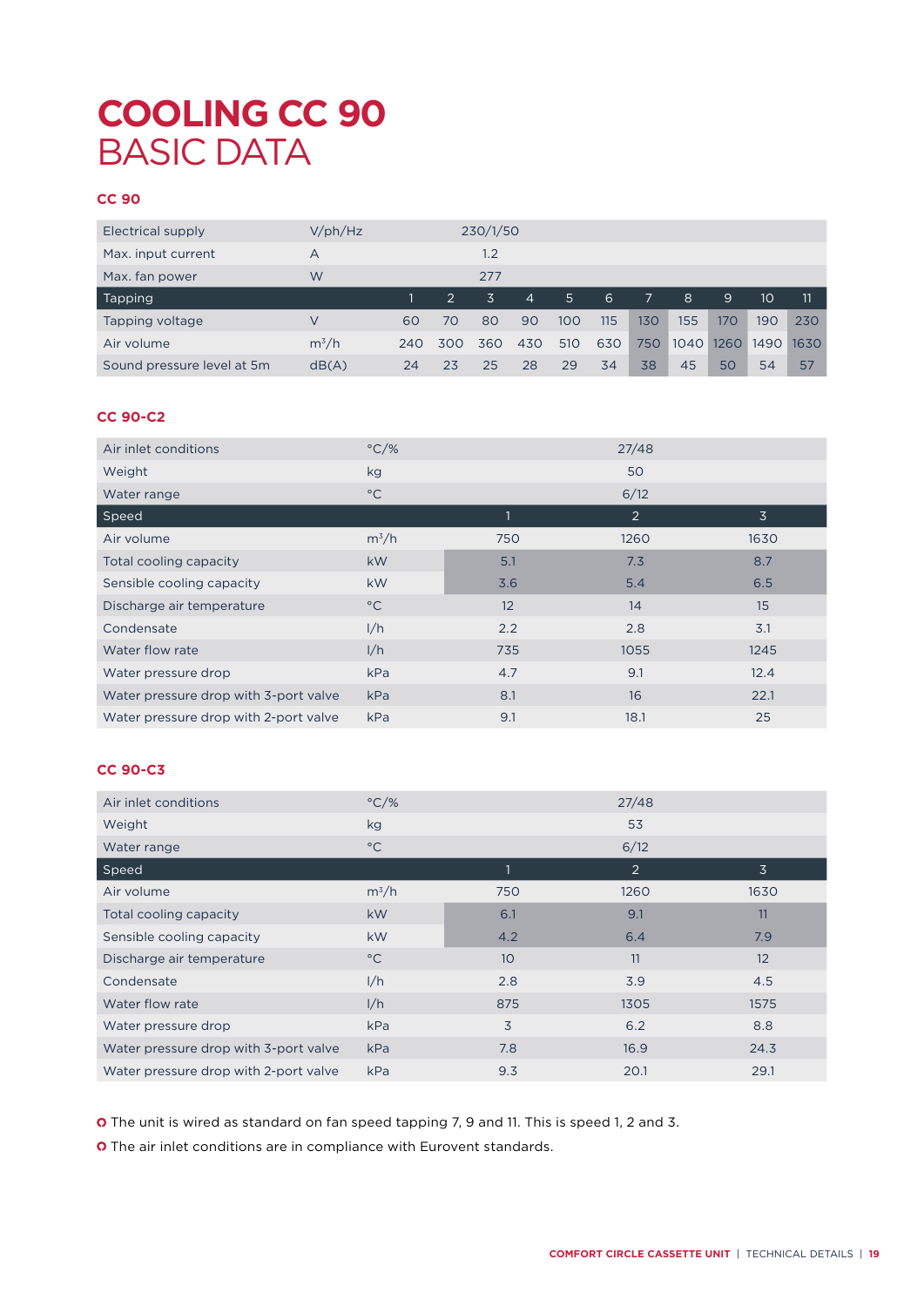# **HEATING & COOLING CC 60** BASIC DATA

### **CC 60**

| Electrical supply          | $V$ /ph/Hz |     |               | 230/1/50 |                |     |     |     |     |     |     |     |
|----------------------------|------------|-----|---------------|----------|----------------|-----|-----|-----|-----|-----|-----|-----|
| Max. input current         | А          |     |               | 0.7      |                |     |     |     |     |     |     |     |
| Max. fan power             | W          |     |               | 143      |                |     |     |     |     |     |     |     |
| Tapping                    |            |     | $\mathcal{P}$ | 3        | $\overline{4}$ | -5  | 6   |     | 8   | 9   | 10  | 11  |
| Tapping voltage            | V          | 60  | 70            | 80       | 90             | 100 | 115 | 130 | 155 | 170 | 190 | 230 |
| Air volume                 | $m^3/h$    | 120 | 150           | 190      | 230            | 270 | 350 | 430 | 550 | 620 | 680 | 740 |
| Sound pressure level at 5m | dB(A)      | 13  | 15            | 19       | 23             | 26  | 32  | 38  | 45  | 47  | 50  | 52  |

### **CC 60-H1C2**

| Air inlet temperature                 | $^{\circ}$ C |       | 20             |     |  |  |  |  |
|---------------------------------------|--------------|-------|----------------|-----|--|--|--|--|
| Weight                                | kg           | 31    |                |     |  |  |  |  |
| Water range                           | $^{\circ}$ C | 80/60 |                |     |  |  |  |  |
| Speed                                 |              |       | $\overline{2}$ | 3   |  |  |  |  |
| Air volume                            | $m^3/h$      | 430   | 620            | 740 |  |  |  |  |
| Heating capacity                      | <b>kW</b>    | 3.1   | 3.9            | 4.4 |  |  |  |  |
| Discharge air temperature             | $^{\circ}$ C | 41    | 39             | 38  |  |  |  |  |
| Water flow rate                       | 1/h          | 135   | 170            | 195 |  |  |  |  |
| Water pressure drop                   | kPa          | O.7   |                | 1.3 |  |  |  |  |
| Water pressure drop with 3-port valve | kPa          | 1.4   | 2.2            | 2.8 |  |  |  |  |
| Water pressure drop with 2-port valve | kPa          | 2.5   | 4              | 5   |  |  |  |  |

### **CC 60-H1C2**

| Air inlet conditions                  | $\degree$ C/% |                | 27/48          |      |
|---------------------------------------|---------------|----------------|----------------|------|
| Weight                                | kg            |                |                |      |
| Water range                           | $^{\circ}$ C  |                | 6/12           |      |
| Speed                                 |               | 1              | $\overline{2}$ | 3    |
| Air volume                            | $m^3/h$       | 430            | 620            | 740  |
| Total cooling capacity                | <b>kW</b>     | 2.8            | 3.6            | 4.1  |
| Sensible cooling capacity             | kW            | $\overline{2}$ | 2.7            | 3.1  |
| Discharge air temperature             | $^{\circ}$ C  | 13             | 14             | 14   |
| Condensate                            | 1/h           | 1.2            | 1.4            | 1.5  |
| Water flow rate                       | 1/h           | 405            | 520            | 590  |
| Water pressure drop                   | kPa           | 5.3            | 8.4            | 10.5 |
| Water pressure drop with 3-port valve | kPa           | 7.9            | 12.7           | 16   |
| Water pressure drop with 2-port valve | kPa           | 7.9            | 12.7           | 16   |

O The unit is wired as standard on fan speed tapping 7, 9 and 11. This is speed 1, 2 and 3.

O The air inlet conditions are in compliance with Eurovent standards.

O The air discharge temperature of units with modulating control is limited to 50°C.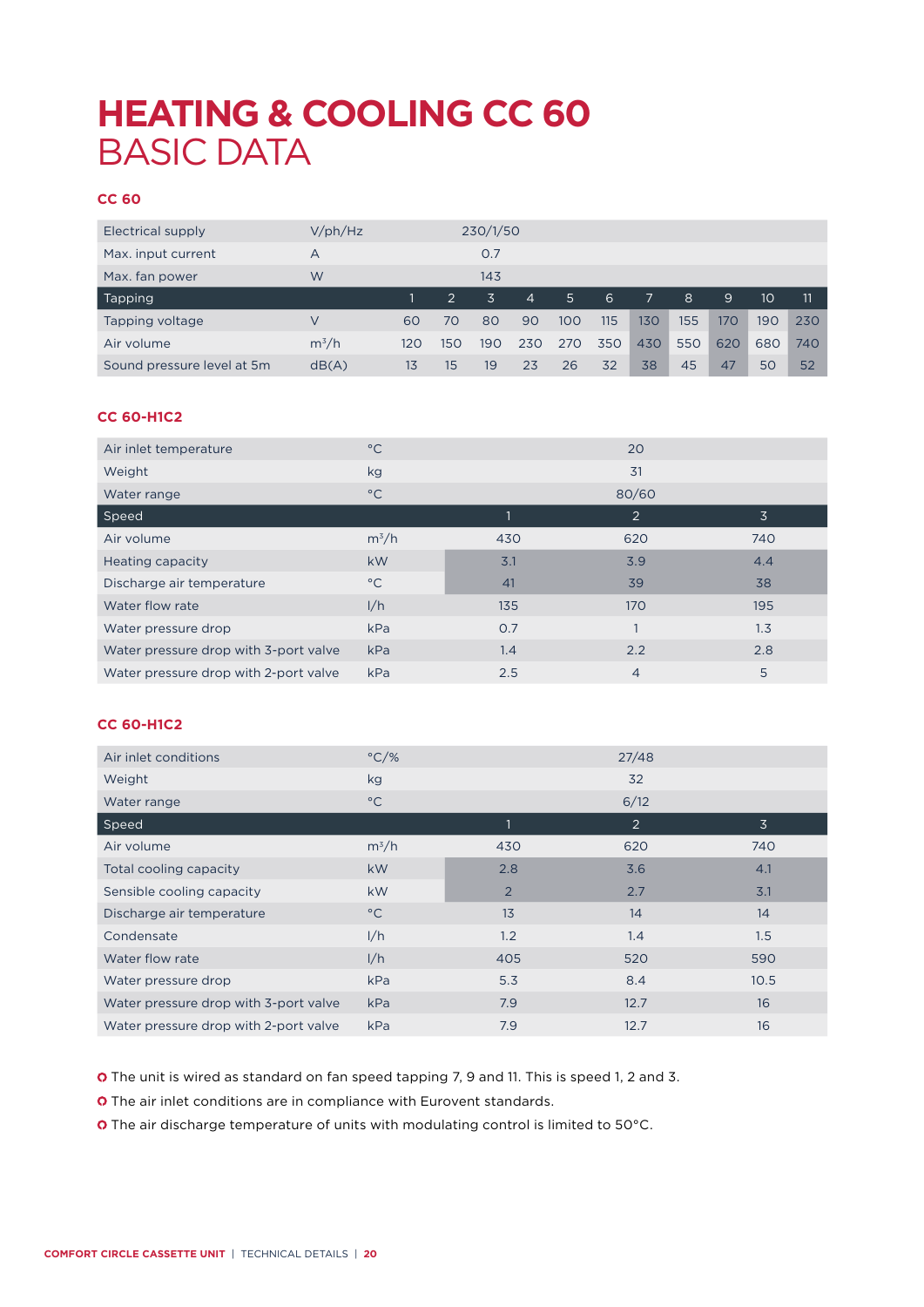# **HEATING & COOLING CC 90** BASIC DATA

### **CC 90**

| Electrical supply          | V/ph/Hz |     |               | 230/1/50 |                |     |     |     |           |     |      |      |
|----------------------------|---------|-----|---------------|----------|----------------|-----|-----|-----|-----------|-----|------|------|
| Max. input current         | А       |     |               | 1.2      |                |     |     |     |           |     |      |      |
| Max. fan power             | W       |     |               | 277      |                |     |     |     |           |     |      |      |
| Tapping                    |         |     | $\mathcal{P}$ | 3        | $\overline{4}$ | 5   | 6   |     | 8         | 9   | 10   | 11   |
| Tapping voltage            | V       | 60  | 70            | 80       | 90             | 100 | 115 | 130 | 155       | 170 | 190  | 230  |
| Air volume                 | $m^3/h$ | 240 | 300           | 360      | 430            | 510 | 630 | 750 | 1040 1260 |     | 1490 | 1630 |
| Sound pressure level at 5m | dB(A)   | 24  | 23            | 25       | 28             | 29  | 34  | 38  | 45        | 50  | 54   | 57   |

### **CC 90-H1C2**

| Air inlet temperature                 | $^{\circ}$ C |       | 20   |                |  |  |  |  |
|---------------------------------------|--------------|-------|------|----------------|--|--|--|--|
| Weight                                | kg           | 54    |      |                |  |  |  |  |
| Water range                           | $^{\circ}$ C | 80/60 |      |                |  |  |  |  |
| Speed                                 |              |       | 2    | $\overline{3}$ |  |  |  |  |
| Air volume                            | $m^3/h$      | 750   | 1260 | 1630           |  |  |  |  |
| Heating capacity                      | <b>kW</b>    | 6.2   | 8.7  | 10.4           |  |  |  |  |
| Discharge air temperature             | $^{\circ}$ C | 44    | 41   | 39             |  |  |  |  |
| Water flow rate                       | 1/h          | 270   | 385  | 455            |  |  |  |  |
| Water pressure drop                   | kPa          | 2     | 3.9  | 5.3            |  |  |  |  |
| Water pressure drop with 3-port valve | kPa          | 2.5   | 4.8  | 6.6            |  |  |  |  |
| Water pressure drop with 2-port valve | kPa          | 2.6   | 5.1  | 7              |  |  |  |  |

### **CC 90-H1C2**

| Air inlet conditions                  | $\degree$ C/% |             | 27/48          |      |
|---------------------------------------|---------------|-------------|----------------|------|
| Weight                                | kg            |             | 53             |      |
| Water range                           | $^{\circ}$ C  |             | 6/12           |      |
| Speed                                 |               | $\mathbf 1$ | $\overline{2}$ | 3    |
| Air volume                            | $m^3/h$       | 750         | 1260           | 1630 |
| Total cooling capacity                | <b>kW</b>     | 5.2         | 7.5            | 8.8  |
| Sensible cooling capacity             | kW            | 3.7         | 5.5            | 6.6  |
| Discharge air temperature             | $^{\circ}$ C  | 12          | 14             | 15   |
| Condensate                            | 1/h           | 2.2         | 2.9            | 3.2  |
| Water flow rate                       | 1/h           | 745         | 1070           | 1265 |
| Water pressure drop                   | kPa           | 4.9         | 9.5            | 13   |
| Water pressure drop with 3-port valve | kPa           | 8.4         | 16.6           | 23   |
| Water pressure drop with 2-port valve | kPa           | 9.4         | 18.8           | 26.1 |

O The unit is wired as standard on fan speed tapping 7, 9 and 11. This is speed 1, 2 and 3.

**O** The air inlet conditions are in compliance with Eurovent standards.

O The air discharge temperature of units with modulating control is limited to 50°C.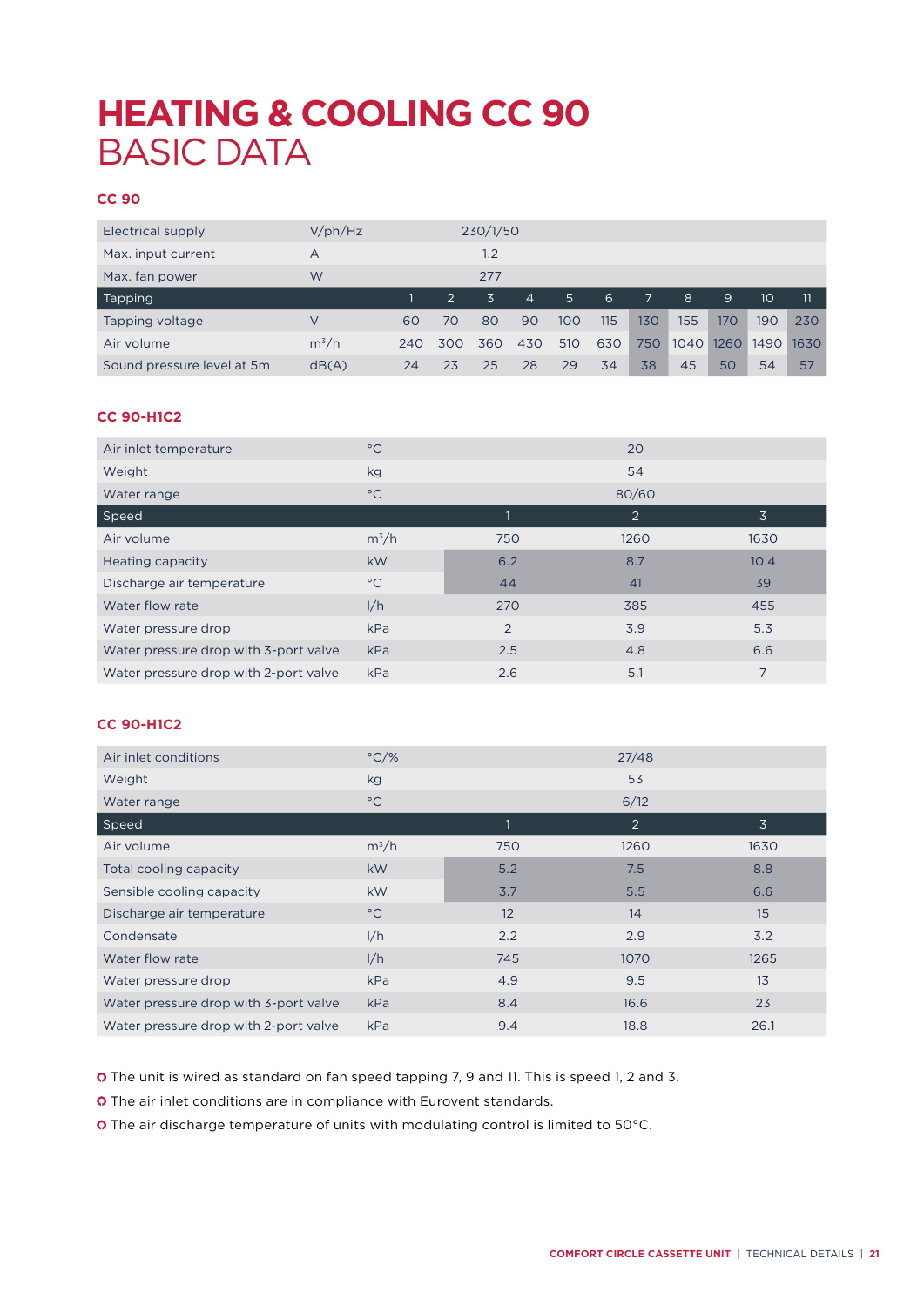# **CC60**  DRAWING





#### **INDEX**

The corresponding numbers in the dimensional sketches are explained here: **7**–Air vent. **14**–Condensate discharge (only for cooling). **15**–Condensation pump (only for cooling). **16**–Condensation tray (only for cooling). **20**–Connection plate. **23**–Cooling for 4-pipes H1C3. **24**–Cooling or heating for 2-pipes. **51**–Heating for 4-pipes H1C3. **58**–Locking. **64**–Return. **78**–Slotted holes. **81**–Supply. **88**–Threaded rods (M8) are not supplied as a standard.

#### **EXPLANATION DIMENSIONAL SKETCHES**

All dimensions in mm  $\Omega$  A = detail water connections The diameter of the pipework connections for coil type H1 is DN 15 (15 mm). For coil types H2, H3, C2 and C3 this is DN 20 (22 mm).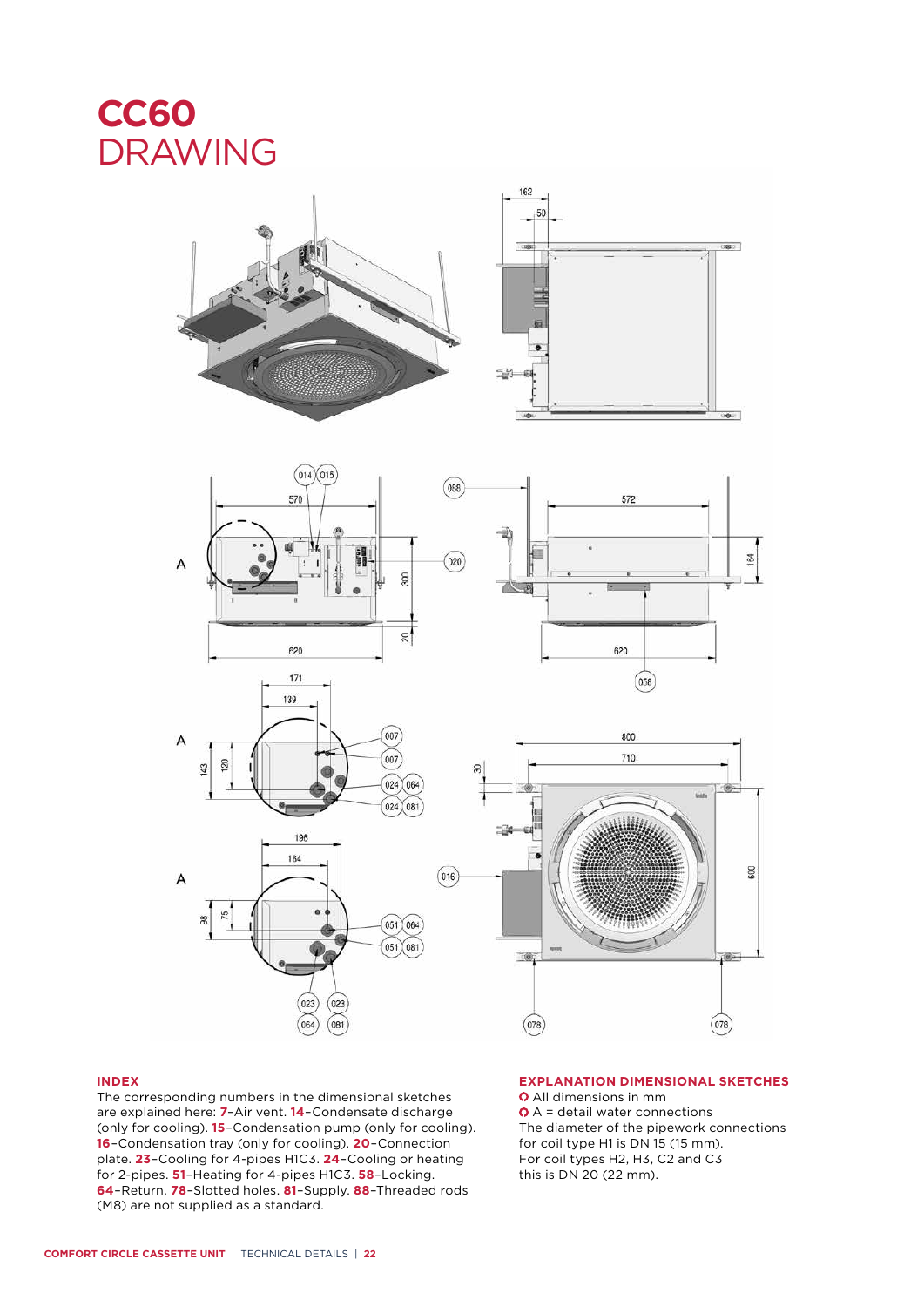# **CC90**  DRAWING



#### **INDEX**

The corresponding numbers in the dimensional sketches are explained here: **7**–Air vent. **14**–Condensate discharge (only for cooling). **15**–Condensation pump (only for cooling). **16**–Condensation tray (only for cooling). **20**–Connection plate. **23**–Cooling for 4-pipes H1C3. **24**–Cooling or heating for 2-pipes. **51**–Heating for 4-pipes H1C3. **58**–Locking. **64**–Return. **78**–Slotted holes. **81**–Supply. **88**–Threaded rods (M8) are not supplied as a standard.

#### **EXPLANATION DIMENSIONAL SKETCHES**

**O** All dimensions in mm  $\Omega$  A = detail water connections The diameter of the pipework connections for coil type H1 is DN 15 (15 mm). For coil types H2, H3, C2 and C3 this is DN 20 (22 mm).